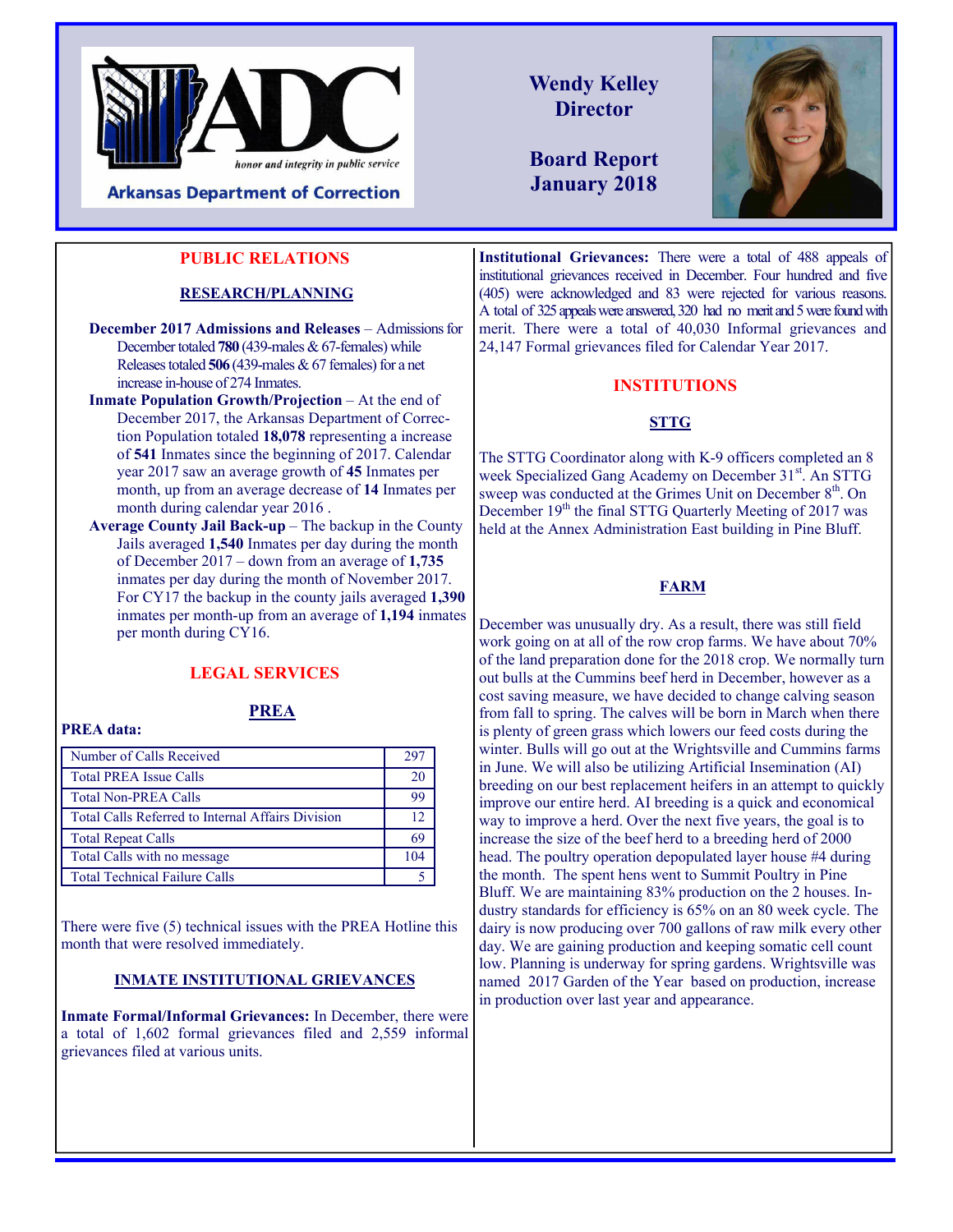#### **Regional Maintenance Hours**

| <b>Regional Maintenance Hours</b> | <b>December</b> |
|-----------------------------------|-----------------|
| <b>Benton Unit</b>                | 7,688           |
| Delta Regional Unit               | 1,720           |
| East Arkansas Unit                | 680             |
| Grimes Unit                       | 652             |
| McPherson Unit                    | 936             |
| Mississippi Co Work Release       | 740             |
| North Central Unit                | 6,872           |
| <b>Ouachita River Unit</b>        | 808             |
| Randall Williams Unit             | 2,306           |
| Texarkana Regional Unit           | 541             |
| <b>Tucker Unit</b>                | 816             |
| Varner Unit                       | 1,104           |
| Wrightsville Unit                 | 739             |
| <b>Total Hours</b>                | 25,602          |

#### **Work Release Rent Report**

| Unit                             | <b>December</b> |
|----------------------------------|-----------------|
| <b>Benton Unit</b>               | \$119,408.00    |
| Mississippi County Work Release  | \$48,824.00     |
| Northwest AR Work Release Center | \$37,332.00     |
| Pine Bluff Unit                  | \$38,624.00     |
| <b>Texarkana Regional Unit</b>   | \$43,200.00     |
| <b>Tucker Re-Entry Center</b>    | \$24,160        |
| <b>Total</b>                     | \$311,548.00    |

#### **Preparing for Success**

| Unit                   | <b>Slots</b> | <b>Completed</b> | <b>Discharged</b> | End<br><b>Count</b> |
|------------------------|--------------|------------------|-------------------|---------------------|
| Ester Barracks 9-12    | 125          |                  |                   | 127                 |
| <b>Tucker Re-Entry</b> | 20           |                  |                   |                     |
| <b>Total</b>           | 145          | 11               | 13                | 144                 |

There are 564 males and 120 females on the waiting list within 42 months of their release date, and of those, 6 males are mandated by the Parole Board. The average time on the waiting list is approximately 3 months. The total number of inmates on the waiting list, including those not currently within the identified time frame, is 637 males and 154 females.

#### **WAGE (Workforce Alliance for Growth in the Economy)**

| Unit                   | <b>Slots</b> | <b>Completed</b> | <b>Discharged</b> | End<br><b>Count</b> |
|------------------------|--------------|------------------|-------------------|---------------------|
| <b>Delta</b>           | 24           |                  |                   | 20                  |
| <b>Ester</b>           | 30           |                  |                   | 30                  |
| <b>Hawkins</b>         | 36           |                  | 11                | 31                  |
| <b>Ouachita River</b>  | 10           | 2                |                   | 10                  |
| <b>Tucker</b>          | 10           | 2                |                   | 10                  |
| <b>Tucker Re-Entry</b> | 8            |                  |                   |                     |
| Wrightsville           | 36           |                  |                   | 30                  |
| <b>Total</b>           | 154          | 12               | 19                | 137                 |

#### **Randall L. Williams Juvenile Education Program**

|                  | <b>Slots</b> | <b>Enrolled</b> | <b>Discharged</b> | <b>End Count</b> |
|------------------|--------------|-----------------|-------------------|------------------|
| <b>Juveniles</b> | 20           |                 |                   |                  |

The Juvenile count changes based on new commitments. They are transferred from the program once they reach the age of 18. There were 4 inmates transferred due to reaching the age of 18 this month. The unit received three (3) new commitments.

#### **ADMINISTRATIVE SERVICES**

#### **BUDGET SECTION UPDATE**

An Act 715 case was scheduled for December 6, 2017, with the Honorable Judge Alice Gray in the Pulaski County  $12<sup>th</sup>$  Division  $6<sup>th</sup>$  Circuit Courthouse against inmate James Clinton ADC# 91176. Neither the defendant nor his attorney showed up for the hearing. Subsequently, the judged contacted the attorney and the case was rescheduled for April 4, 2018.

#### **Procurement Section Update**: **Current Bids:**

- Personal Care Items
- Roofing material
- Metal/Isolation Recreation Yard-Varner Unit

**Procurement/Contracts Report (required by policy) –**  For December 2017, Purchase Orders and Contracts in excess of \$10,000 amounted to \$4,152,240.39. Of this amount, \$2,292,410.17 was for Inmate Care and Custody related items (food, shoes, clothing, etc.). Bulk fuel costs for the month of December were \$77,507.75 – average cost of E-10 was \$1.91/ gallon; average cost for bulk diesel was \$2.07/gallon.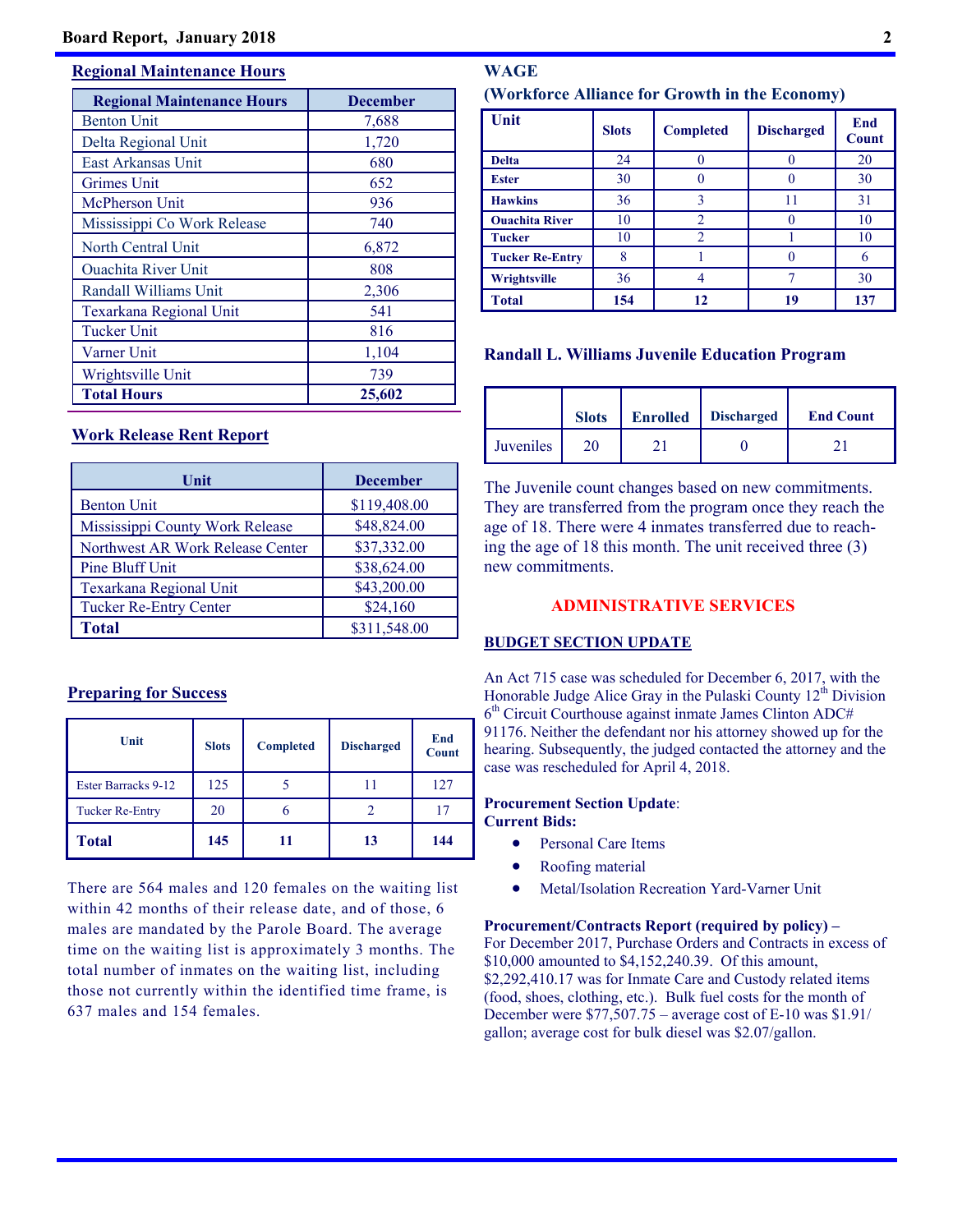#### **HUMAN RESOURCES UPDATE**

#### **Workplace Safety**

Sixty-four (64) incidents were reported to the company nurse in December, which made 873 the total number of incidents reported in Calendar Year 2017.

**Benefits –** A new system for Performance Evaluations using EASE will begin January 1, 2018. All Performance Evaluations will be done electronically in the EASE system. MIPS payments will no longer be made due the new pay plan implemented by the state. Annual percentage raises will be given in July of each year based on Performance Evaluations and availability of state funds.

 There were 77 FMLA requests processed, 68 were approved and 9 denied. A total of 6 CAT leave requests were received, 4 were approved and 2 are pending with DF&A.

- **Physical Assessments –**A total of 135 applicants and incumbent personnel were assessed in the month of December. Seventy (70) incumbent personnel and sixty five (65) applicants successfully passed their physical assessment.
- **Employment** ADC Human Resources personnel attended the following Job Fairs in the month of December:

| Date  | Unit      | Location                   | u١ |
|-------|-----------|----------------------------|----|
| 12/12 | McPherson | Southside High School      |    |
| 12/19 | Tucker    | <b>Stuttgart City Hall</b> |    |
| 12/20 | Tucker    | <b>Admin Annex East</b>    |    |
| 12/20 | Cummins   | Wynn Job Center            |    |
|       |           |                            |    |

A total of 1,450 applications were received in December. Fiftyfive (55) Non-Security applications and fifty-seven (57) CO I applications were processed. Fifty-six (56) Correctional Officers were hired, and twelve (12) Correctional Officers were rehired.

**Vacancies, Hires, and Terminations** - In December 2017, a total of 712 vacancies, 21 new hires, and 89 terminations were at the various ADC locations.

#### **Administrative Services Division Monthly Reports (attached) include:**

**Gifts, Grants, and Donations-**\$1,317 was donated in December 2017 (1,316 library books)

The **Inmate Welfare Fund** balance on December 31, 2017 was \$6,032,895.30.

The **PAWS in Prison Fund** balance on December 31, 2017 was \$183,556.95: ADC account (7004822/Donations) \$19,159.55 and ADC account (NDC0500/Recycling) \$101,988.53 and ADC Paws in Prison Non-Profit account balance was \$62,408.87.

#### **INFORMATION TECHNOLOGY**

EOMIS staff conducted disaster recovery testing on the EOMIS application at SDCW (State Data Center West). The application passed DR testing with the exception of accessing ACIC for criminal history inquiries. DIS staff will review and work with ACIC on addressing the problem.

EOMIS data can now be collected from the revised Mental Health Social History form. Marquis also discussed queries used to retrieve the social history data.

Discussed a public information email subscription service with INA to use for press releases and other blast notifications.

#### **SECURUS Video Visitation Project:**

Wrightsville – Installation is complete. SVV "Go Live" was December 18<sup>th</sup>. SVV Facility deployments are complete. Utilizing Securus Video Visitation, ADC held 4,071 inmate video visits

#### **SECURUS Tablet Project:**

this month.

The Edovo application has been removed from the tablets until issues with video playback are resolved. Securus has reported two options to resolve the Edovo video issue:

- 1. APK (Android Application Package) Front Edovo may have found an earlier version of their APK, which would potentially allow Securus Tablets to play the Edovo videos.
- 2. Re-encode Edovo video front. Edovo would re-encode 8,000+ videos.

Phase II "Go Live" date is January 26, 2018.

| <b>Install Priority</b><br><b>Phase 2</b> | <b>ADC Facility</b>  | <b>Installation %</b><br><b>Complete</b> |
|-------------------------------------------|----------------------|------------------------------------------|
| 5                                         | <b>DELTA</b>         | 89%                                      |
| 5                                         | WRIGHTSVILLE         | 88%                                      |
| 5                                         | <b>CUMMINS</b>       | 43%                                      |
| 5                                         | <b>VARNER</b>        | 69%                                      |
| 5                                         | <b>NORTH CENTRAL</b> | 69%                                      |
| 5                                         | <b>NWAWRC</b>        | 88%                                      |
| 5                                         | <b>TEXARKANA</b>     | 73%                                      |
| 5                                         | <b>OUACHITA</b>      | 89%                                      |
| 5                                         | <b>BENTON</b>        | 47%                                      |
| 5                                         | <b>STATE POLICE</b>  | 57%                                      |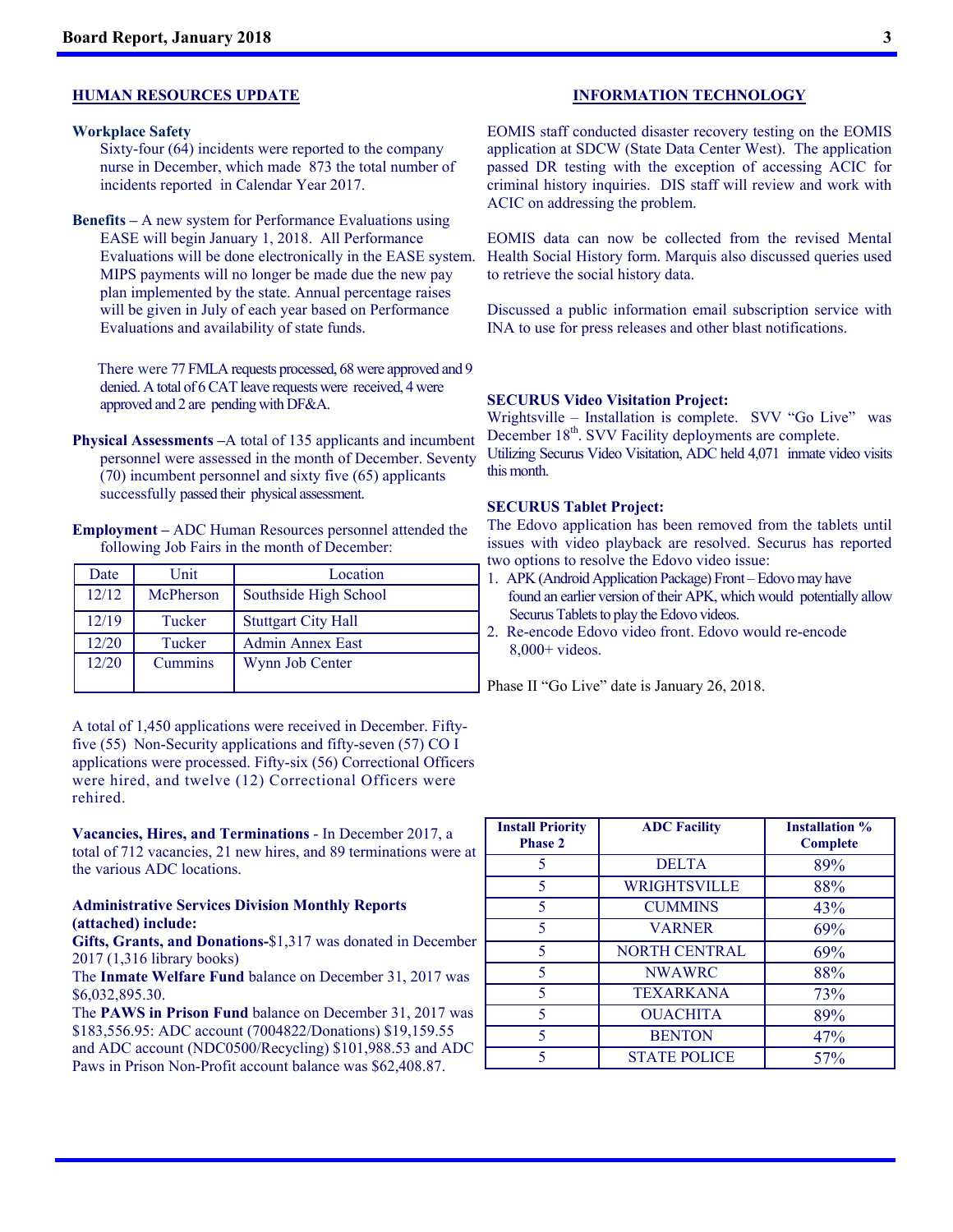#### **Training Academy – December 2017**

#### **Basic Training Division**

Lt. Bryant Dallas' BCOT Class 2017-P graduated on December 22, 2017, with 56 cadets. Robert Freeman from the McPherson Unit won the Willis H. Sargent Award. Solomon Graves, Agency Public Information Officer, served as the Graduation Speaker.

#### **In-Service Division**

The Annual Training Day was held on December 15th which offered all mandatory classes in one day.

Management Level 1 was taught December  $6<sup>th</sup> - 9<sup>th</sup>$ . Guest instructors from OPM's training division presented two classes, Arkansas Government Basics and HRkansas.

The Security for Non Security class was offered twice this month. The first class was held December 11th-12th and the second on December 13th-14th.

Other elective classes that were taught throughout the month include: Personal Boundaries, Use of Restraints, FISH Philosophy, and Back to Basics: Complacency, Searches, and Personal Survival.

#### **eCADEMY**

During the month of December 2017, 530 ADC employees completed a total of 6,487.75 hours of eCADEMY training. Approximately 11% of ADC employees completed at least one course during that time frame, averaging 1.39 hours per staff member.

#### **HEALTH/CORRECTIONAL PROGRAMS**

#### **CHAPLAINCY SERVICES**

#### **All Facilities**

Christmas sacks compiled of donated and purchased items with donated Chapel funds were given to every inmate during the month of December. Many volunteers participated in the gathering and distribution of items across the state.

#### **Benton Work Release**

The Chapel band played Christmas music and a movie was shown for the inmate population on December 9th, 32 inmates attended. Also on December 9th, volunteers from St. Mark's Baptist Church of North Little Rock visited the Unit Chapel and held a worship service with 45 inmates.

#### **East Arkansas Regional Unit & Max**

Steve Gaines from Bellevue Baptist Church in Memphis preached a Christmas service in the chapel on December 11th. All population barracks were permitted to attend.

#### **Grimes Unit**

Chapel staff and volunteers distributed refreshments to all staff and inmates on December 21st.

#### **Hawkins Unit**

A Christmas Cantata was performed by a volunteer group on December 6th with 50 inmates in attendance.

#### **Maximum Security Unit**

Chaplain Nicole Lang visited from McPherson Unit with a volunteer group on December 18th for a Christmas gathering with the inmates in the Reentry Center. On Christmas day, Volunteer Renie Rule passed out homemade cookies to the staff.

#### **McPherson Unit**

A Christmas Cantata was performed on December 1st, 2nd, and 8th in order to allow inmates to attend. Four hundred seventy (470) inmates participated.

#### **North Central Unit**

Chapel staff and workers distributed Christmas cards to the inmate population on December 1st. One hundred twenty-five (125) inmates attended a Mattingly Family Gospel Singing on December 7th. Leslie New Life Family Fellowship conducted a Christmas service on December 9th that was attended by 130 inmates. On December 15th, Calico Rock First Baptist Church led a Christmas service, 99 inmates attended.

#### **Ouachita River Correctional Unit**

On December 4th, the dedication ceremony for the new chapel building took place. Governor Asa Hutchinson, members of the Board of Correction, ADC Management Team, and approximately 150 other guests attended. First Baptist Church of Arkadelphia performed a Christmas musical on December 5th, 125 inmates attended.

#### **Tucker Unit**

First Baptist Church of Jacksonville conducted a Christmas program on December 15th. On December 30th, nine (9) volunteers took part in a quarterly volunteer training session.

#### **Accreditation**

ACA Internal Audits Completed:

| $12/4 - 12/8$   | Max Unit File Review            |
|-----------------|---------------------------------|
| $12/11 - 12/15$ | <b>Cummins Unit File Review</b> |
| $12/18 - 12/21$ | Cummins Unit file review        |
| $12/28 - 12/29$ | Cummins Unit File review        |

Classes Taught:

12/20/17 Training Academy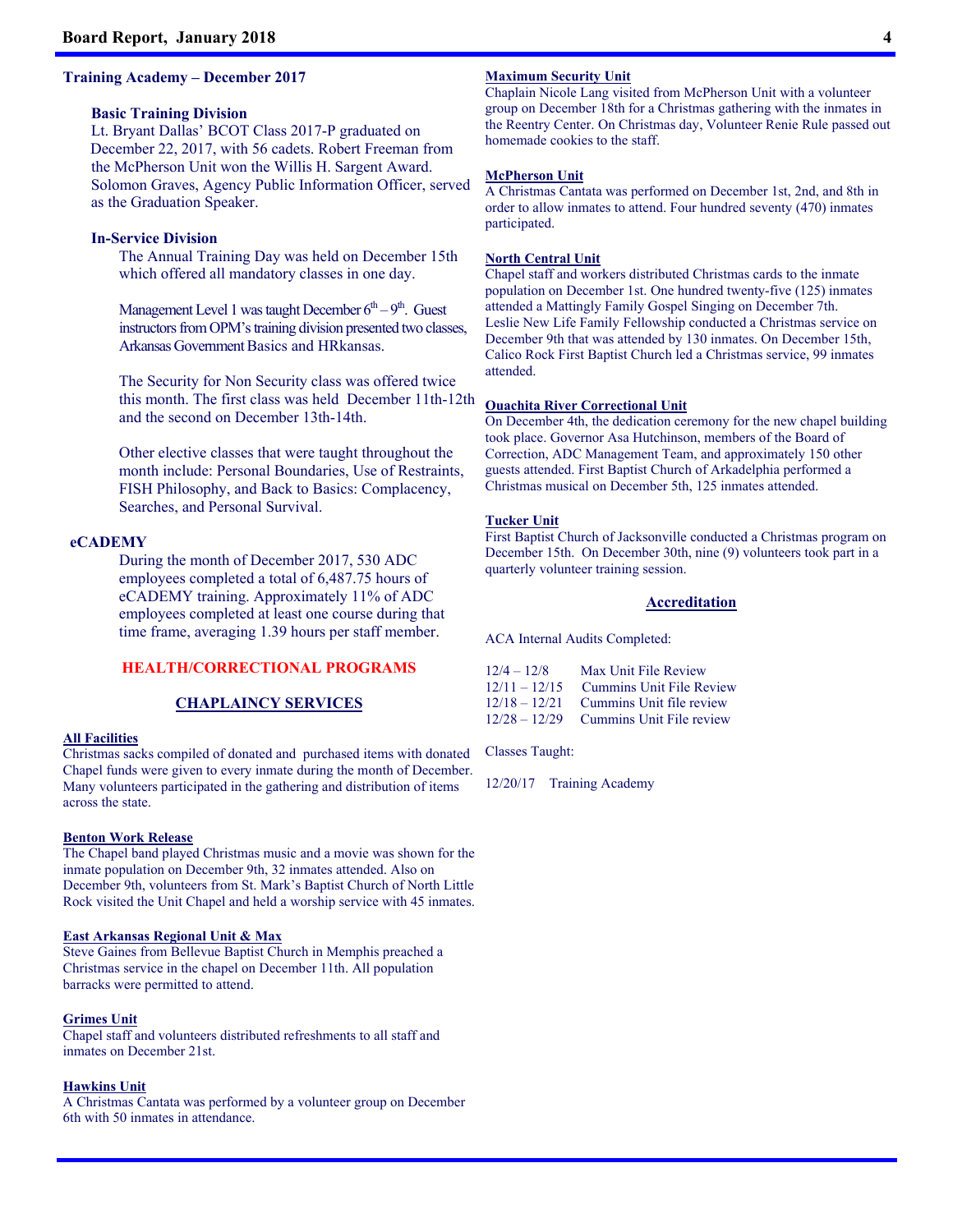#### **VOLUNTEER SERVICES**

The total number of volunteer hours for the month.

| <b>Unit/Program</b>             | <b>Hours</b>                |
|---------------------------------|-----------------------------|
| Cummins                         | $\mathcal{D}_{\mathcal{L}}$ |
| East Arkansas Regional          | 3                           |
| <b>Maximum Security</b>         | 12                          |
| Mississippi County Work Release | 12                          |
| <b>North Central</b>            | $\mathfrak{D}$              |
| Northwest Ark Work Release      | 18                          |
| <b>Ouachita River</b>           | 16                          |
| Pine Bluff                      | 9                           |
| <b>Randall Williams</b>         | 28                          |
| Varner                          | 44                          |
| <b>PAWS</b>                     | 8                           |
| Think Legacy                    | 235.5                       |
| Religious Services/Chaplaincy   | 4814                        |
| <b>Total</b>                    | 5211.5                      |

#### **PROGRAM SERVICES**

#### **Sex Offender Treatment Program**

|             | <b>SLOTS</b> | <b>COMPLETED</b> | <b>REMOVED</b> | <b>CLIENTS</b> |
|-------------|--------------|------------------|----------------|----------------|
| <b>RSVP</b> | 238          |                  |                | 240            |
| <b>SOFT</b> | 30           |                  |                |                |
| Total       | 268          |                  |                |                |

There are 866 males on the waiting list for RSVP and 4 females on the waiting list for SOFT within 5 years of their TE date. Of those, 83 inmates are mandated by the Parole Board. The average time on the waiting list from request is between 3 and 6 months for those stipulated. The total on the waiting list, including those not currently within the identified time frame, is 1,493 males and 5 females. We have one PREA inmate in the program at this time.

\*The waiting list numbers include inmates that are ineligible due to class or housing status.

#### **Theraputic Community**

| Unit         | <b>Slots</b> | <b>Completed</b> | <b>Removed</b> | <b>Clients</b> |
|--------------|--------------|------------------|----------------|----------------|
| Tucker       | $129*$       |                  | 15             | 131            |
| Wrightsville | 45*          |                  |                | 48             |
| McPherson    | $50*$        |                  |                | 52             |
| <b>Total</b> | 224          | 10               | 19             | 231            |

There are 226 males and 10 females on the waiting list within 18 months of their release date. Of those, 10 are stipulated by the Parole Board. The average time on the waiting list from request is 13 days. The total on the waiting list, including those not currently within the identified time frame, is 608 males and 46 females.

**\***Denotes transitional beds available at this treatment program. The Tucker Theraputic Community also has 129 client slots and seven (7) peer counselor slots.

#### **Substance Abuse Treatment Program**

| Unit          | <b>Slots</b> | <b>Completed</b> | <b>Removed</b> | <b>Clients</b> |
|---------------|--------------|------------------|----------------|----------------|
| Grimes        | $50*$        |                  | 2              | 51             |
| McPherson     | $100*$       | 19               | 8              | 98             |
| <b>MSU</b>    | 3            |                  |                | 2              |
| <b>RLW/CF</b> | 188*         | 40               | 19             | 181            |
| Tucker        | $43*$        | 2                | 6              | 43             |
| Varner        | 44           | 13               |                | 44             |
| Wrightsville  | $135*$       | 19               | 29             | 137            |
| Total         | 563          | 101              | 65             | 556            |

There are 2,030 males and 304 females on the waiting list within 18 months of their release date. And of those, 52 are stipulated by the Parole Board. The average time on the waiting list from request is 14 days. The total on the waiting list, including those not currently within the identified time frame, is 2,848 males and 427 females.

\*Denotes transitional beds available at this treatment program

#### **Outpatient:**

There were 2,199 inmates on the mental health medication log at the beginning of December. Mental Health staff conducted the following contacts during December.

| Case management contacts    | 2,157  |
|-----------------------------|--------|
| Requests for interviews     | 960    |
| <b>Testing</b>              |        |
| <b>Intakes</b>              | 698    |
| Unit requests               | 973    |
| Pre-lock up reviews         | 921    |
| Routine segregation reviews | 497    |
| Segregation rounds          | 20.218 |
| <b>PREA</b> evaluations     | 36     |
| Routine follow-up           | 111    |
| 834 requests                | 22     |

#### **ORCU Residential Program Unit:**

The RPU at Ouachita had 4 admissions and 5 discharges in December for an end-of-month count of 121.

#### **McPherson Mental Health Residential Program:**

There was 1 admission and 3 discharges in December for an end-of-month count of 38.

#### **Habilitation Program:**

The Habilitation Program at the Ouachita River Unit provided treatment services to 46 inmates during December. There was 1 admission and 1 discharge for an end-of-month count of 45.

#### **Restrictive Housing (RH) Anger Management Treatment:**

The RH Anger Management Treatment Program at the Cummins Unit provided treatment services to 24 inmates during December. There were no admissions or discharges for an end-of -month count of 24.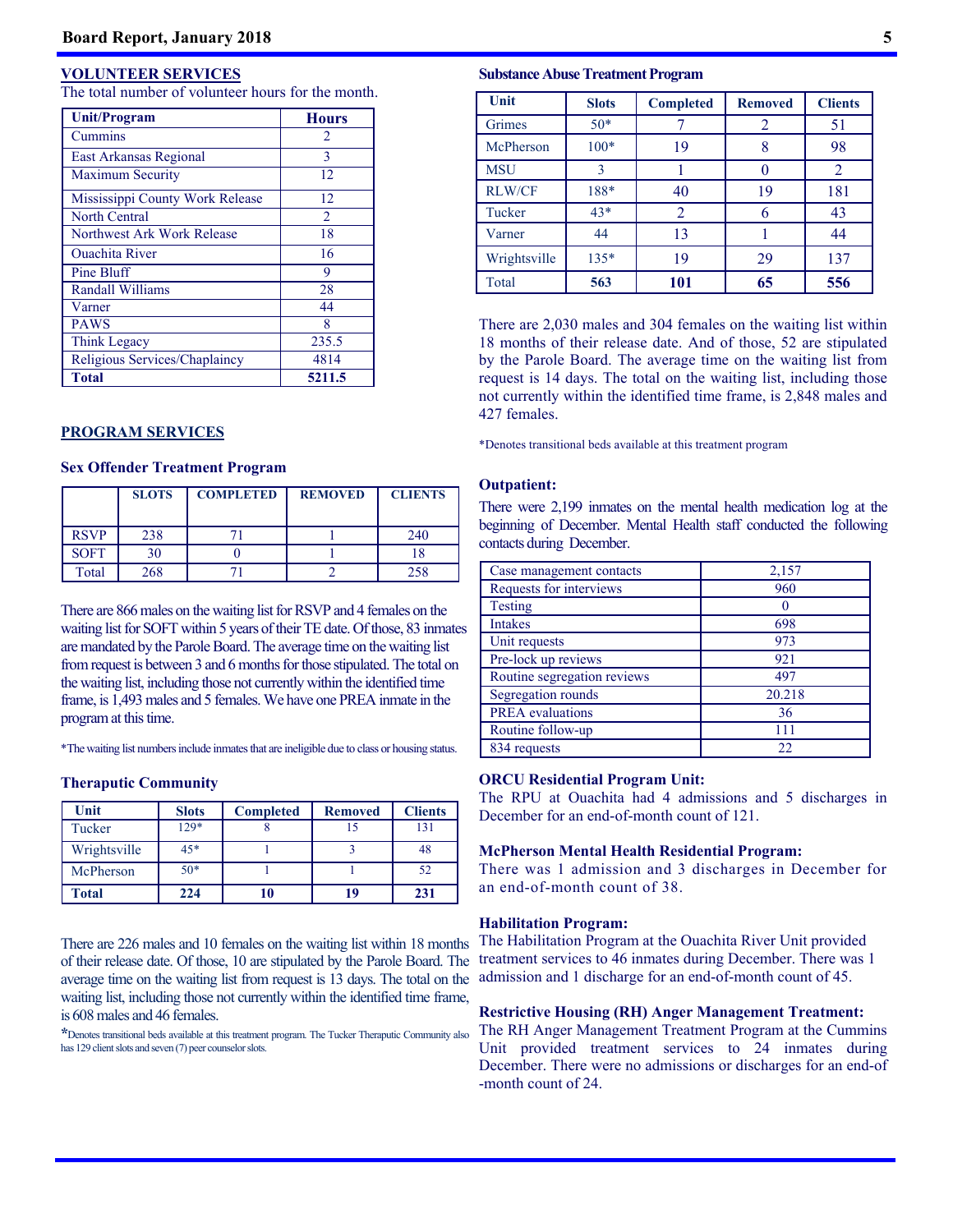#### **Staffing:**

The following Mental Health Services and SATP positions were vacant in November and December.

| <b>Positions</b>                       | <b>November</b> | <b>December</b> |
|----------------------------------------|-----------------|-----------------|
| Psychologists                          |                 |                 |
| <b>Social Workers</b>                  | 17              |                 |
| <b>Advisors</b>                        |                 |                 |
| <b>Substance Abuse Program Leaders</b> |                 |                 |
| Psychological Examiner                 |                 |                 |

#### **ADDITIONAL PROGRAM INFORMATION**

| <b>Self-Study</b><br><b>Classes</b> | # of<br><b>Participants</b> | #<br><b>Completed</b>    | <b>Waiting</b><br>List |
|-------------------------------------|-----------------------------|--------------------------|------------------------|
| Anger Management                    | 325                         | 279                      | 966                    |
| <b>Thinking Errors</b>              | 282                         | 201                      | 1,246                  |
| <b>Substance Abuse Education</b>    | 93                          | 26                       | 279                    |
| <b>Communication Skills</b>         | 202                         | 134                      | 1,055                  |
| Domestic Violence                   | 39                          | 36                       | 391                    |
| Victims of Domestic Violence        | $\overline{\phantom{0}}$    | $\overline{\phantom{0}}$ | 53                     |
| <b>Stress Management</b>            | 291                         | 218                      | 1,121                  |
| Parenting                           | 217                         | 139                      | 696                    |

#### **Suicide:**

There were 72 suicidal threats, gestures or low/moderate risk attempts during December. There were 12 serious attempts, none resulted in death.

#### **County Mental Health Requests:**

During December, there were 78 requests of a mental health nature received. Twenty-six (26) inmates were fast tracked to ADC.

#### **County Medical Health Requests:**

During December, there were 341 requests of a medical nature received. Four (4) inmates were fast tracked to ADC.

#### **Monetary Sanctions:**

Sanction reimbursements for November were \$13,500.

#### **Deaths:**

There were four (4) inmate deaths during the month of December; three (3) were claimed and one (1) was cremated.

#### **CCS:**

See attachment for CCS's report regarding outside beds and emergency room visits.

#### **Medical Grievances:**

In December, there were 152 appeals of medical grievances received, 195 appeals were answered; 32 of those were found to be with merit and 5 with merit but resolved.

#### **SEX OFFENDER ASSESSMENT**

#### **Assessments Completed:**

| <b>Risk Level</b>                                      | <b>December</b>    | Sept. 1999 thru December 31. |  |  |  |  |  |  |  |  |
|--------------------------------------------------------|--------------------|------------------------------|--|--|--|--|--|--|--|--|
|                                                        |                    | 2017                         |  |  |  |  |  |  |  |  |
| Level 1                                                |                    | 1,166                        |  |  |  |  |  |  |  |  |
| Level 2                                                | 26                 | 7,036                        |  |  |  |  |  |  |  |  |
| Level 3                                                | 5                  | 6,493                        |  |  |  |  |  |  |  |  |
| Level 4                                                | 9                  | 626                          |  |  |  |  |  |  |  |  |
| Default 3                                              | 0                  | *                            |  |  |  |  |  |  |  |  |
| Total                                                  | 41                 | 15,321                       |  |  |  |  |  |  |  |  |
| *Default Level 3's are included in the total number of |                    |                              |  |  |  |  |  |  |  |  |
|                                                        | Level 3's to date. |                              |  |  |  |  |  |  |  |  |

#### **ACIC Numbers:**

The total number of sex offenders registered from Sept. 1999 thru December 2017:

| In Compliance                               | 7,828  |
|---------------------------------------------|--------|
| Delinquent (Did not return address on time) | 1,021  |
| Confined                                    | 3,096  |
| Out of State                                | 3,267  |
| Address Unknown (absconded)                 | 186    |
| Deported                                    | 173    |
| Incapacitated                               | 82     |
| Out of USA                                  |        |
| <b>Total</b>                                | 15,661 |

#### **Think Legacy**

|                        |              |                          |                | Signed-  |                 |
|------------------------|--------------|--------------------------|----------------|----------|-----------------|
| Unit                   | <b>Slots</b> | <b>Graduates Removed</b> |                | out      | <b>Assigned</b> |
| Cummins                | 55           | 5                        | 5              | 2        | 51              |
| Delta                  | 24           | 17                       | $\Omega$       | $\Omega$ | 24              |
| <b>EARU</b>            | 50           | $\theta$                 | 9              | 0        | 48              |
| Ester                  | 48           | 12                       | 0              | 0        | 33              |
| Grimes                 | 56           | $\overline{2}$           | $\theta$       | 0        | 49              |
| <b>Hawkins</b>         | 40           | 10                       | 0              | 0        | 32              |
| McPherson              | 68           | 9                        | $\overline{2}$ | 2        | 68              |
| North Central          | 59           | 6                        |                | 0        | 45              |
| <b>Ouachita River</b>  | 46           | 8                        | 0              |          | 41              |
| <b>Tucker Re-Entry</b> | 20           | 5                        | 0              | 0        | 19              |
| Tucker                 | 55           |                          | 6              |          | 55              |
| Varner                 | 49           | 4                        |                | 0        | 49              |
| Wrightsville           | 49           | 5                        | 3              | 0        | 50              |
| Total                  | 619          | 84                       | 27             | 6        | 564             |

There are 97 males and 20 females on the waiting list. All Think Legacy applicants are within 18 months of their TE, or discharge date. The average time on the waiting list is approximately 45 days. Arkansas Securities visited the Tucker Unit on December 4th and the Ester Unit on December 8th.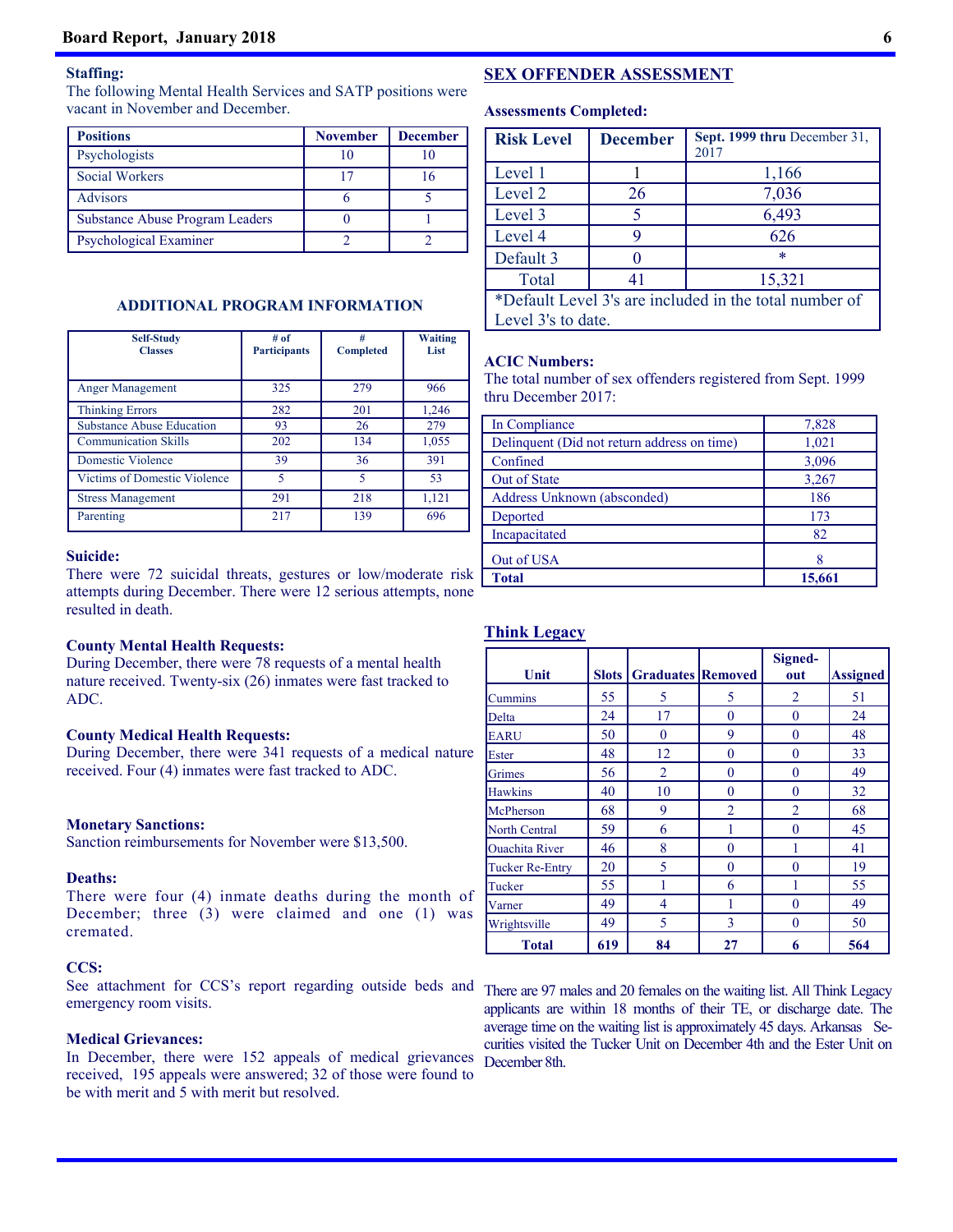#### **PAWS IN PRISON**

Currently Enrolled in Training:

| Maximum Security Unit      |    |
|----------------------------|----|
| <b>Tucker Unit</b>         |    |
| <b>Hawkins Unit</b>        |    |
| Randall Williams Unit      |    |
| <b>Ouachita River Unit</b> |    |
| North Central Unit         |    |
| Total                      | 37 |

#### Completed Training:

| Year to date-2017           | 161  |
|-----------------------------|------|
| Since Inception Dec. 2011   | .022 |
| Dogs Currently in foster:   |      |
| (Graduated but not adopted) |      |

#### **Construction/Maintenance**

#### **Project Updates**

#### **Cummins Unit:**

On-call architect submitted plans to DBA for new generator. The Architect is also working on plans for the new School to be located where the existing Hobbycraft building is located. Tested for asbestos at old Hobby Craft maintenance shop: none found. Windows are being replaced throughout the Unit.

#### **Cummins Poultry:**

Continuing to test generators weekly.

#### **Delta Unit:**

Working on storm damages. Contractor working on penetrations for roof drains and parapet. New skylights arrived. Replacing broken barracks windows in the main corridor with polycarbonate (Lexan). Entegrity making plans to start crews at Delta.

#### **East Arkansas Regional Unit:**

Met with Unit staff and architects a second time, as we continue to discuss plans for precast recreation yards. The Highway Department has finished laying all the asphalt for the parking lot, the Unit has striped the parking spaces. Plans for the emergency generators for the perimeter lighting were sent to DBA for review and approval. Entegrity has started bringing storage trailers and equipment onto the site. Startup meeting with Warden and Contractors for the Energy project was held on 12/12/2017.

#### **Hawkins:**

Architects completed plans for additional generator for kitchen and lighting, and submitted them to DBA for approval.

Starting on 4 barracks utility chase. Crews completed working on repairs to East Isolation and West Isolation crews are also relocating the riot gates in Isolation. Recreation Yard upgrades were completed.

#### **McPherson:**

Met with on-call architects to discuss shakedown area, enclosed visitation and new administrative offices in the existing outdoor area. Met with Chem-Aqua to discuss water softener treatment for kitchen and laundry.

#### **Newport:**

Gym: still working inside to repair water damages and a purchase order was issued to ATOKA for mold removal in the Gym. Work on the dog kennel barn continues.

#### **Ouachita River Correctional Unit:**

Gravel operations continue. Rock crusher is operational. Skylights have arrived, installation being completed.

Chapel: Working on interior of building. Ordering remainder of material as funds become available. Continue sheet rock and painting. Ordering material for upcoming ACA Unit accreditation.

#### **Pine Bluff:**

Architect submitted Plans and Specs to DBA for review to change former Industry area in 9 barracks to inmate housing. Plans approval received from DBA.

#### **Tucker Unit:**

Ongoing: Continue to monitor waste water plant & make repairs & adjustments to keep in compliance. Working on changing out the water filter media and adding more filters. Two completed, waiting on bacteriologic test results. Engineers working on plans to add water filters and aeration for the water plant.

#### **Wrightsville:**

Architects submitted plans and specs to DBA for approval on new generator. Working on the construction of the new Isolation recreation yard, lacking locks and razor wire.

#### **CONSTRUCTION/MAINTENANCE PERSONNEL UPDATE:**

- 2 Maintenance Technicians
- 1 Administrative Specialist I
- 1 Assistant Maintenance Supervisor
- 2 Corporals
- 1 Sergeant

**Maximum Security Unit:**  Repairs to boiler continue. Second boiler now operational. Plans approved by DBA for construction of the Barracks 4 utility chase.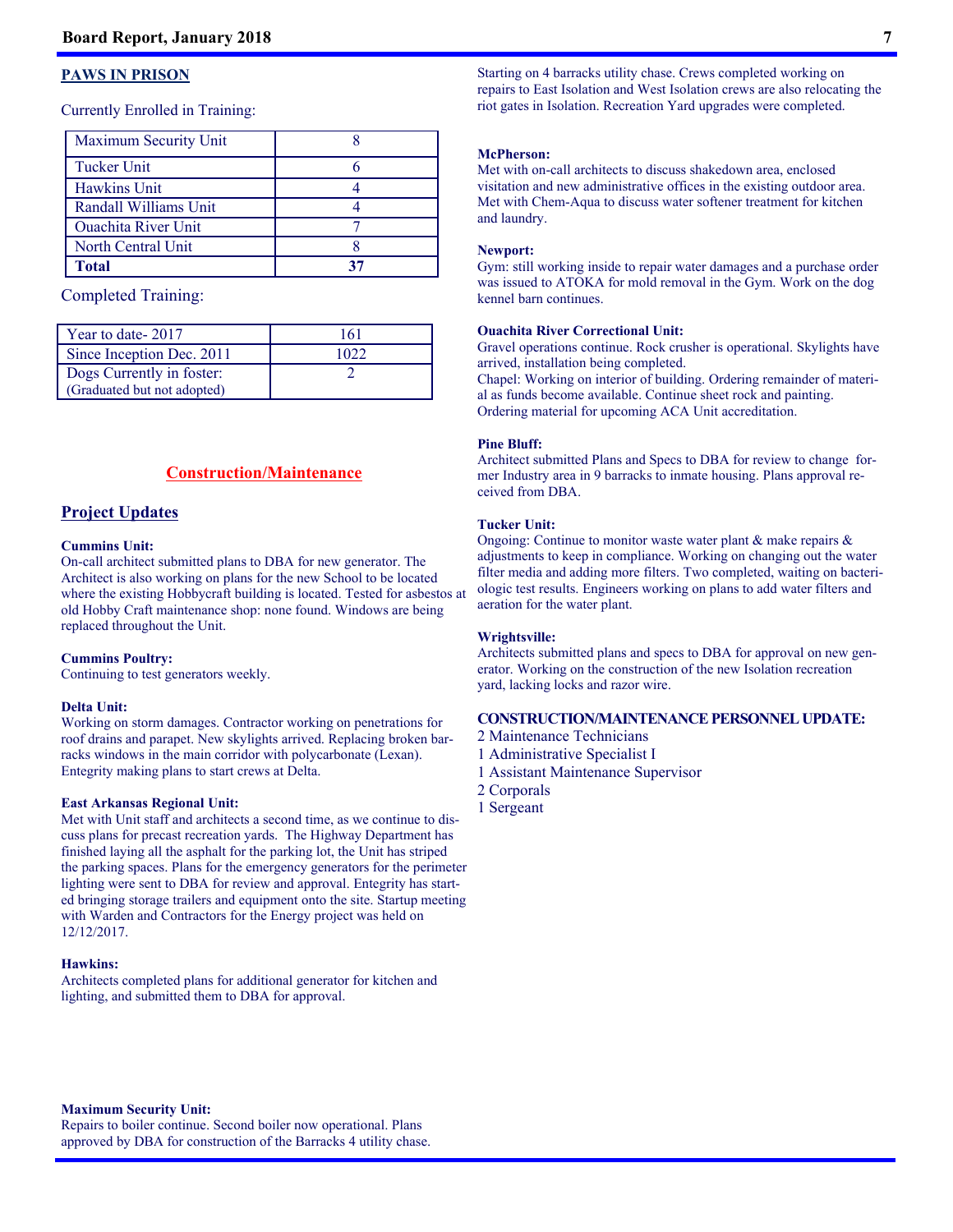the control of the control of the control of

|                                     |                                                      |                                       |                         |                |                                      |                                       |                                                                                               |                            |                 |                    | <b>2017 INFORMAL GRIEVANCE REPORT</b> |                         |             |                                                                     |                          |                       |                           |          |                                                           |                         |                                             |                                |                                    |                                        |                                          |                                                       |
|-------------------------------------|------------------------------------------------------|---------------------------------------|-------------------------|----------------|--------------------------------------|---------------------------------------|-----------------------------------------------------------------------------------------------|----------------------------|-----------------|--------------------|---------------------------------------|-------------------------|-------------|---------------------------------------------------------------------|--------------------------|-----------------------|---------------------------|----------|-----------------------------------------------------------|-------------------------|---------------------------------------------|--------------------------------|------------------------------------|----------------------------------------|------------------------------------------|-------------------------------------------------------|
| M n n t h                           | $\geq$<br>$\subset$<br>$\geq$<br>$\approx$           | $\leq$<br>⊻<br>$\geq$<br>$\prec$<br>ᆂ | $W$ K/F<br>$\prec$<br>ᆂ | M R T S S D II | S<br>$\vdash$<br>$\approx$<br>$\geq$ | ۳<br>R <sub>T</sub><br>$\geq$         | $\mathord{\vphantom{1}}^{\mathbf{<}}$<br>⋝<br>∞<br>$\Rightarrow$<br>$\approx$<br>$\prec$<br>ш | S<br>سا<br>$R \mid M$<br>ပ | $R \perp W$     | $\approx$<br>M C W | ᆍ<br>$\sim$<br>$\cup$<br>$\geq$       | $\frac{1}{2}$<br>$\geq$ | こ<br>$\geq$ | $-9$ ntr<br>d<br>$\sim$<br><b>PRIL</b>                              | $\infty$<br>$\sim$       | ↵<br>$\geq$<br>$\geq$ | $\Rightarrow$<br>$\vdash$ | $\sim$   | $\mathord{\vphantom{1}}^{\mathbf{<}}$<br>⋝<br>S<br>$\geq$ | $\Rightarrow$<br>$\geq$ | $\Rightarrow$<br>$\cup$                     | $\cup$<br>$\approx$<br>$\circ$ | e<br>$\overline{\phantom{0}}$<br>ш | $\Rightarrow$<br>$\approx$<br>$\Omega$ | Cty<br>.உ<br>$\geq$<br>$\circ$<br>$\sim$ | $\prec$<br>$\overline{a}$<br>$\circ$                  |
| <b>JAN</b>                          | 2                                                    | 15                                    | 34                      | 0              | 75                                   | 13                                    | 416                                                                                           | 301                        | 59              | 0                  | 309                                   | 225                     | 138         | 1                                                                   | 25                       | 0                     | 109                       |          | 235                                                       | 85                      | 297                                         | 388                            | 22                                 | 150                                    | 106                                      | 3006                                                  |
| <b>FEB</b>                          | 2                                                    | 15                                    | 34                      | 0              | 83                                   | 6                                     | 313                                                                                           | 280                        | 40              | 0                  | 247                                   | 211                     | 181         | 0                                                                   | 18                       | 0                     | 68                        | 2        | 533                                                       | 100                     | 301                                         | 229                            | 23                                 | 193                                    | 91                                       | 2970                                                  |
| <b>MAR</b>                          |                                                      |                                       | 21                      | U              | 63                                   | 0 <sup>1</sup>                        | 480                                                                                           | 283                        | 36              |                    | 381                                   | 214                     | 205         | O                                                                   | 30                       |                       | 162                       | 3        | 694                                                       | 88                      | 470                                         | 298                            | 48                                 | 218                                    | 115                                      | 3820                                                  |
| <b>APR</b>                          | 4                                                    | 28                                    | 23                      | 0              | 83                                   | 0                                     | 341                                                                                           | 234                        | 52              | 0                  | 366                                   | 173                     | 198         | 0                                                                   | $\overline{25}$          | 0                     | 125                       | 6        | 657                                                       | 97                      | 287                                         | 214                            | 46                                 | 123                                    | 96                                       | 3178                                                  |
| <b>MAY</b>                          | 4                                                    | 28                                    | 35                      | 0              | 110                                  | 0                                     | 821                                                                                           | 315                        | 53              | 0                  | 326                                   | 181                     | 217         | 0                                                                   | 19                       | 0                     | 159                       |          | 611                                                       | 90                      | 312                                         | 306                            | 49                                 | 146                                    | 98                                       | 3881                                                  |
| <b>JUN</b>                          |                                                      | 17                                    | 30                      | 0              | $\overline{78}$                      | 0                                     | 1218                                                                                          | 278                        | $\overline{78}$ | 0                  | 367                                   | 148                     | 181         | 0                                                                   | 41                       | 0                     | 169                       | 2        | 757                                                       | 85                      | 314                                         | 314                            | 44                                 | 162                                    | 87                                       | 4372                                                  |
| <b>JUL</b>                          |                                                      | $\overline{37}$                       | 28                      | 0              | 82                                   | 0                                     | 370                                                                                           | 283                        | 61              | 0                  | 411                                   | 155                     | 197         | 0                                                                   | 46                       |                       | 155                       |          | 564                                                       | 94                      | 228                                         | 310                            | 53                                 | 172                                    | 82                                       | 3329                                                  |
| <b>AUG</b>                          |                                                      | 37                                    | 60                      |                | 71                                   | U                                     | 425                                                                                           | 296                        | 59              | 0                  | 283                                   | 137                     | 226         | U                                                                   | 68                       |                       | 160                       |          | 616                                                       | 84                      | 275                                         | 408                            | 71                                 | 235                                    | 90                                       | 3605                                                  |
| <b>SEPT</b>                         |                                                      | 22                                    | 49                      |                | 121                                  |                                       | 460                                                                                           | 246                        | 44              |                    | 313                                   | 122                     | 199         | U                                                                   | 63                       |                       | 162                       |          | 612                                                       | 92                      | 198                                         | 272                            | 39                                 | 185                                    | 72                                       | 3272                                                  |
| <b>OCT</b>                          | $\theta$                                             | 23                                    | 20                      | 0              | 90                                   | 0                                     | 528                                                                                           | 266                        | 41              | 0                  | 353                                   | 129                     | 99          | 0                                                                   | 70                       |                       | 167                       |          | 558                                                       | 98                      | 205                                         | 257                            | 33                                 | 188                                    | 68                                       | 3194                                                  |
| <b>NOV</b>                          | 5                                                    | 37                                    | 19                      |                | 88                                   |                                       | 355                                                                                           | 163                        | 38              |                    | 258                                   | 175                     | 209         | O                                                                   | 38                       |                       | 108                       |          | 543                                                       | 90                      | 237                                         | 249                            | 43                                 | 117                                    | 72                                       | 2844                                                  |
| <b>DEC</b>                          | $\theta$                                             | 20                                    | 37                      |                | 71                                   | 0                                     | 391                                                                                           | 195                        | 57              |                    | 242                                   | 140                     | 146         | 0                                                                   | 65                       | 0                     | 100                       |          | 405                                                       | 60                      | 177                                         | 221                            | 37                                 | 136                                    | 59                                       | 2559                                                  |
| <b>TOTAL</b>                        | 23                                                   | 286 390                               |                         |                | 0 1,015 19                           |                                       | 6118                                                                                          | 3140                       | 618             | 2 <sup>1</sup>     |                                       | 3856 2010 2196          |             | $\mathbf{1}$                                                        | 508                      | 4                     |                           |          |                                                           |                         | 1644   16   6785   1063   3301   3466   508 |                                |                                    | 2025                                   |                                          | 1036 40030                                            |
| <b>2017 FORMAL GRIEVANCE REPORT</b> |                                                      |                                       |                         |                |                                      |                                       |                                                                                               |                            |                 |                    |                                       |                         |             |                                                                     |                          |                       |                           |          |                                                           |                         |                                             |                                |                                    |                                        |                                          |                                                       |
|                                     |                                                      |                                       |                         |                |                                      |                                       |                                                                                               |                            |                 |                    |                                       |                         |             |                                                                     |                          |                       |                           |          |                                                           |                         |                                             |                                |                                    |                                        |                                          |                                                       |
| $n$ n th<br>≥                       | $\geq$<br>$\overline{\phantom{0}}$<br>.<br>EN ∃<br>മ | $\leq$<br>$\cong$<br>ᆂ                | $AW$ K/F<br>ᅿ           | <b>MRTSSDI</b> | S<br>$\vdash$<br>$\approx$<br>$\geq$ | $\checkmark$<br>$R_{\perp}$<br>$\geq$ | $\mathord{\vphantom{1}}^{\text{}}$<br>⋝<br>∞<br>$\Rightarrow$<br>$\approx$<br>$\prec$<br>سا   | ပ<br>ш<br>R IM<br>ن        |                 | $\approx$          | ᆍ<br>c<br>C<br>Σ                      | $\frac{1}{2}$<br>$\geq$ | こ<br>$\geq$ | -entrv<br>d<br>$\sim$<br>$\overline{a}$<br>$\overline{\phantom{a}}$ | $\overline{B}$<br>$\sim$ | ⋖<br>N W              | $\overline{\phantom{0}}$  |          | $\asymp$<br>$\geq$<br>$\sim$<br>$\geq$                    | $\Rightarrow$<br>$\geq$ | $\Rightarrow$<br>$\cup$                     | ن)<br>$\approx$<br>$\circ$     | 5 <sup>1</sup><br>ш                | ⋍<br>$\approx$<br>$\Omega$             | Cty<br>.உ<br>$\geq$<br>$\circ$<br>$\sim$ | $\overline{1}$<br>$\circ$<br>$\overline{\phantom{0}}$ |
| <b>JAN</b>                          | 1                                                    | 5                                     | 16                      | 0              | 27                                   | 6                                     | 350                                                                                           | 113                        | R L W<br>31     | M C W<br>1         | 148                                   | 239                     | 59          | 1                                                                   | 6                        | 0                     | 87                        | TRC<br>2 | 314                                                       | 67                      | 151                                         | 165                            | 12                                 | 67                                     | 24                                       | 1892                                                  |
| <b>FEB</b>                          | 2                                                    |                                       | 12                      | 0              | 45                                   |                                       | 388                                                                                           | 117                        | 17              | 0                  | 112                                   | 208                     | 87          | 0                                                                   | 6                        | 0                     | 68                        |          | 360                                                       | 91                      | 165                                         | 169                            | 8                                  | 81                                     | 16                                       | 1960                                                  |
| <b>MAR</b>                          | U                                                    | 15                                    | 20                      | 0              | 24                                   | $\mathbf 0$                           | 389                                                                                           | 98                         | 17              | 0                  | 125                                   | 222                     | 95          | 0                                                                   | 3                        |                       | 110                       |          | 421                                                       | 76                      | 173                                         | 166                            | 13                                 | 97                                     | 30                                       | 2095                                                  |
| <b>APR</b>                          | 2                                                    | 39                                    | 46                      | 0              | 34                                   | 0                                     | 322                                                                                           | 113                        | 22              | 1                  | 148                                   | 201                     | 79          | 0                                                                   | 6                        | 0                     | 65                        | 2        | 423                                                       | 86                      | 141                                         | 182                            | 16                                 | 56                                     | 14                                       | 1998                                                  |
| <b>MAY</b>                          | 2                                                    | 28                                    | 35                      | 0              | 47                                   | 0                                     | 445                                                                                           | 142                        | $\overline{27}$ | 0                  | 186                                   | 227                     | 93          | 0                                                                   | 3                        | 0                     | 93                        | O        | 361                                                       | 77                      | 145                                         | 271                            | 28                                 | 78                                     | 25                                       | 2313                                                  |
| <b>JUN</b>                          | 0                                                    | 9                                     | 8                       | 0              | 34                                   | 0                                     | 408                                                                                           | 114                        | 31              | 0                  | 167                                   | 170                     | 69          | 0                                                                   | 7                        | 0                     | 99                        | 3        | 425                                                       | 83                      | 160                                         | 240                            | 21                                 | 79                                     | 22                                       | 2149                                                  |
| JUL                                 | 0                                                    | 10                                    | 7                       | 0              | 45                                   | 0                                     | 438                                                                                           | 136                        | $\overline{37}$ | 0                  | 129                                   | 178                     | 94          | 0                                                                   | 20                       | 0                     | 98                        |          | 345                                                       | 77                      | 132                                         | 218                            | 24                                 | 77                                     | 15                                       | 2080                                                  |
| <b>AUG</b>                          | 0                                                    | 9                                     | 15                      | 0              | 25                                   | 0                                     | 429                                                                                           | 128                        | 23              | 0                  | 139                                   | 162                     | 11          | 0                                                                   | 19                       | 2                     | 122                       | 0        | 358                                                       | 74                      | 154                                         | 216                            | 35                                 | 131                                    | 29                                       | 2081                                                  |
| <b>SEPT</b>                         | 0                                                    | 10                                    | 29                      | 0              | 48                                   | 0                                     | 352                                                                                           | 123                        | 30              | 1                  | 152                                   | 115                     | 89          | 0                                                                   | 32                       | 0                     | 113                       | 0        | 322                                                       | 73                      | 126                                         | 157                            | 20                                 | 92                                     | 17                                       | 1901                                                  |
| <b>OCT</b>                          | U                                                    | 9                                     | 10 <sub>1</sub>         | 0              | 30                                   | 0                                     | 569                                                                                           | 120                        | 18              | $\mathbf 0$        | 184                                   | 179                     | 51          | $\theta$                                                            | 21                       |                       | 101                       | U        | 339                                                       | 83                      | 147                                         | 157                            | 16                                 | 108                                    | 16                                       | 2159                                                  |
| <b>NOV</b>                          |                                                      | 6                                     | 10                      | 0              | 46                                   | $\theta$                              | 366                                                                                           | 104                        | 17              | 0                  | 162                                   | 191                     | 99          | 0                                                                   | 19                       | 0                     | 76                        | Ü        | 291                                                       | 74                      | 132                                         | 206                            | 21                                 | 78                                     | 18                                       | 1917                                                  |
| <b>DEC</b>                          | 0                                                    | 4                                     | 7                       | 0              | 26                                   | 0                                     | 354                                                                                           | 84                         | 20              | 0                  | 127                                   | 189                     | 66          | 0                                                                   | 20                       | 0                     | 66                        |          | 232                                                       | 50                      | 91                                          | 161                            | 17                                 | 77                                     | 11                                       | 1602                                                  |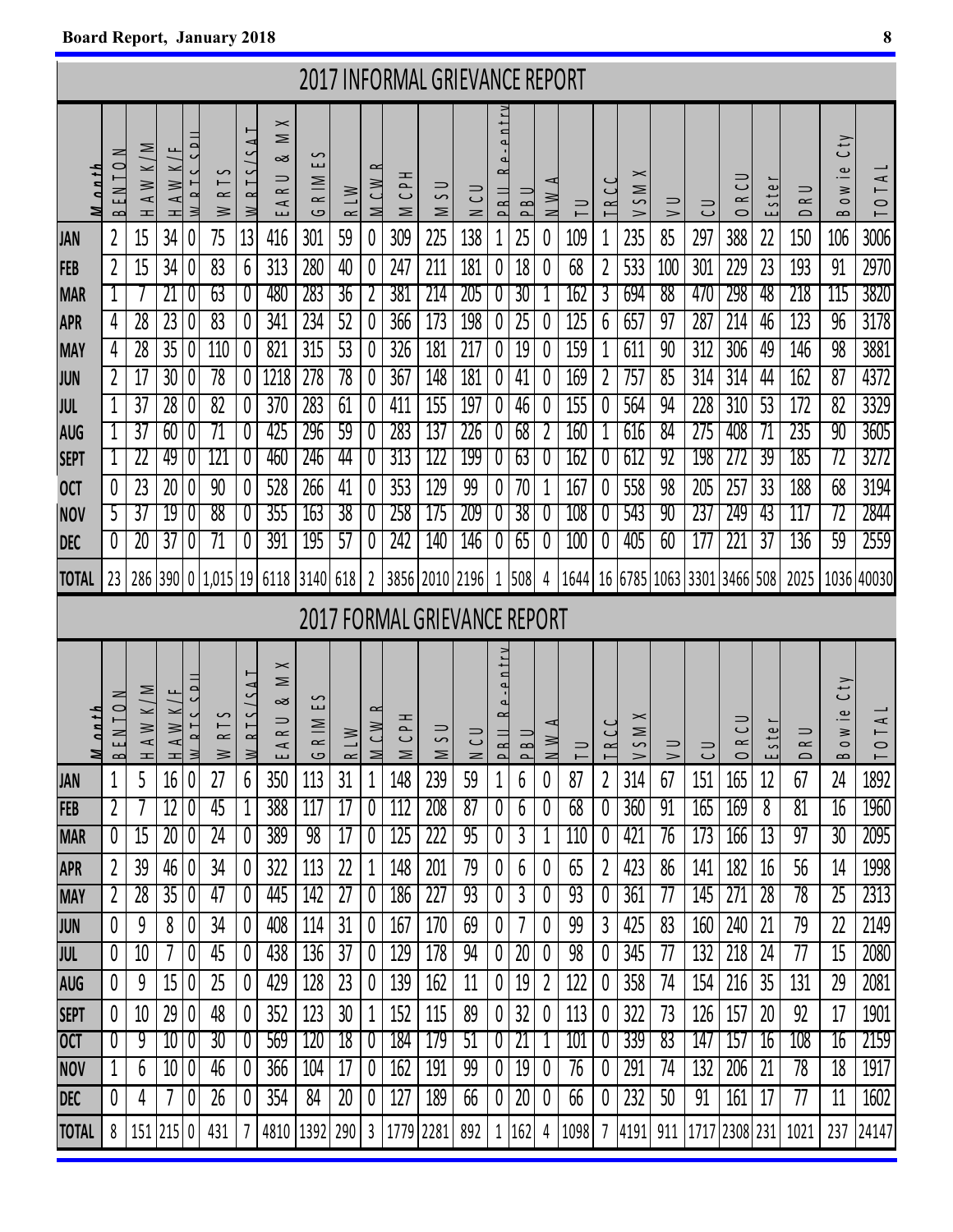|                                                     | <b>Inmate Institutional Grievance Appeal Report</b> |                  |                          |                       |
|-----------------------------------------------------|-----------------------------------------------------|------------------|--------------------------|-----------------------|
|                                                     | December 2017                                       |                  |                          |                       |
|                                                     | Acknowledged                                        | Rejected         | Processed W/O<br>Merit   | Processed<br>W/ Merit |
| Benton Unit                                         | $\boldsymbol{0}$                                    | 0                | $\boldsymbol{0}$         | $\boldsymbol{0}$      |
| <b>Benton Work Release</b>                          | $\overline{0}$                                      | $\mathbf{0}$     | $\mathbf{0}$             | $\overline{0}$        |
| <b>Bowie County Texas Correctional</b><br>Facility  | 13                                                  | 1                | 10                       | $\mathbf{0}$          |
| Cummins Unit                                        | 20                                                  | 5                | 21                       | $\overline{0}$        |
| Cummins Modular Unit                                | $\mathbf{0}$                                        | $\mathbf{0}$     | 1                        | $\mathbf{0}$          |
| Delta Regional Unit                                 | 21                                                  | 3                | 16                       | $\boldsymbol{0}$      |
| East Arkansas Regional Unit                         | 17                                                  | 3                | 14                       | 1                     |
| East Arkansas Regional Max Unit                     | 81                                                  | $\overline{7}$   | 51                       | 3                     |
| Ester Unit                                          | 3                                                   | $\mathbf{0}$     | 1                        | $\boldsymbol{0}$      |
| Grimes Unit                                         | 17                                                  | 7                | 17                       | $\boldsymbol{0}$      |
| Maximum Security Unit                               | 34                                                  | 6                | 16                       | $\mathbf{0}$          |
| Tucker Re-Entry                                     | $\mathbf{0}$                                        | $\mathbf{0}$     | $\mathbf{0}$             | $\boldsymbol{0}$      |
| McPherson Unit                                      | 39                                                  | 16               | 26                       | $\mathbf{0}$          |
| McPherson Mental Health<br>Residential Program Unit | 11                                                  | $\mathbf{0}$     | 9                        | $\boldsymbol{0}$      |
| Mississippi County Work<br>Release Center           | $\mathbf{0}$                                        | $\mathbf{0}$     | $\boldsymbol{0}$         | $\boldsymbol{0}$      |
| Northwest Arkansas Work<br>Release Center           | $\mathbf{0}$                                        | $\mathbf{0}$     | $\boldsymbol{0}$         | $\mathbf{0}$          |
| North Central Unit                                  | 16                                                  | 5                | 10                       | $\mathbf{0}$          |
| <b>Ouachita River Correctional Unit</b>             | 33                                                  | 6                | 24                       | $\mathbf{0}$          |
| <b>ORCU</b> Hospital                                | 1                                                   | $\mathbf{0}$     | $\boldsymbol{0}$         | $\mathbf{0}$          |
| <b>ORCU New Commitment</b>                          | $\boldsymbol{0}$                                    | $\boldsymbol{0}$ | $\boldsymbol{0}$         | $\boldsymbol{0}$      |
| ORCU Mental Health Residential<br>Program Unit      | $\mathbf{0}$                                        | $\boldsymbol{0}$ | $\boldsymbol{0}$         | $\boldsymbol{0}$      |
| Pine Bluff Unit                                     | $\overline{3}$                                      | $\overline{4}$   | $\overline{2}$           | $\boldsymbol{0}$      |
| Pine Bluff Re-Entry                                 | $\mathbf{0}$                                        | $\mathbf{0}$     | $\boldsymbol{0}$         | $\boldsymbol{0}$      |
| Randall L. Williams Correctional<br>Facility        | $\overline{2}$                                      | $\mathbf{1}$     | $\mathbf{1}$             | $\mathbf{0}$          |
| Texarkana Regional Correctional<br>Center           | $\boldsymbol{0}$                                    | $\boldsymbol{0}$ | $\boldsymbol{0}$         | $\boldsymbol{0}$      |
| Tucker Unit                                         | 18                                                  | $\overline{0}$   | 15                       | $\mathbf{0}$          |
| Varner Super Max                                    | 54                                                  | 12               | 65                       | 1                     |
| Varner Unit                                         | 8                                                   | $\overline{4}$   | 16                       | $\mathbf{0}$          |
| Wrights ville Unit                                  | 12                                                  | 3                | $\overline{\mathcal{A}}$ | $\boldsymbol{0}$      |
| Hawkins Center                                      | 1                                                   | $\mathbf{0}$     | 1                        | $\boldsymbol{0}$      |
| Hawkins for Males                                   | 1                                                   | $\mathbf{0}$     | $\boldsymbol{0}$         | $\mathbf{0}$          |
| Hawkins SPU                                         | $\mathbf{0}$                                        | $\mathbf{0}$     | $\mathbf{0}$             | $\boldsymbol{0}$      |
| <b>Total</b>                                        | 405                                                 | 83               | 320                      | 5                     |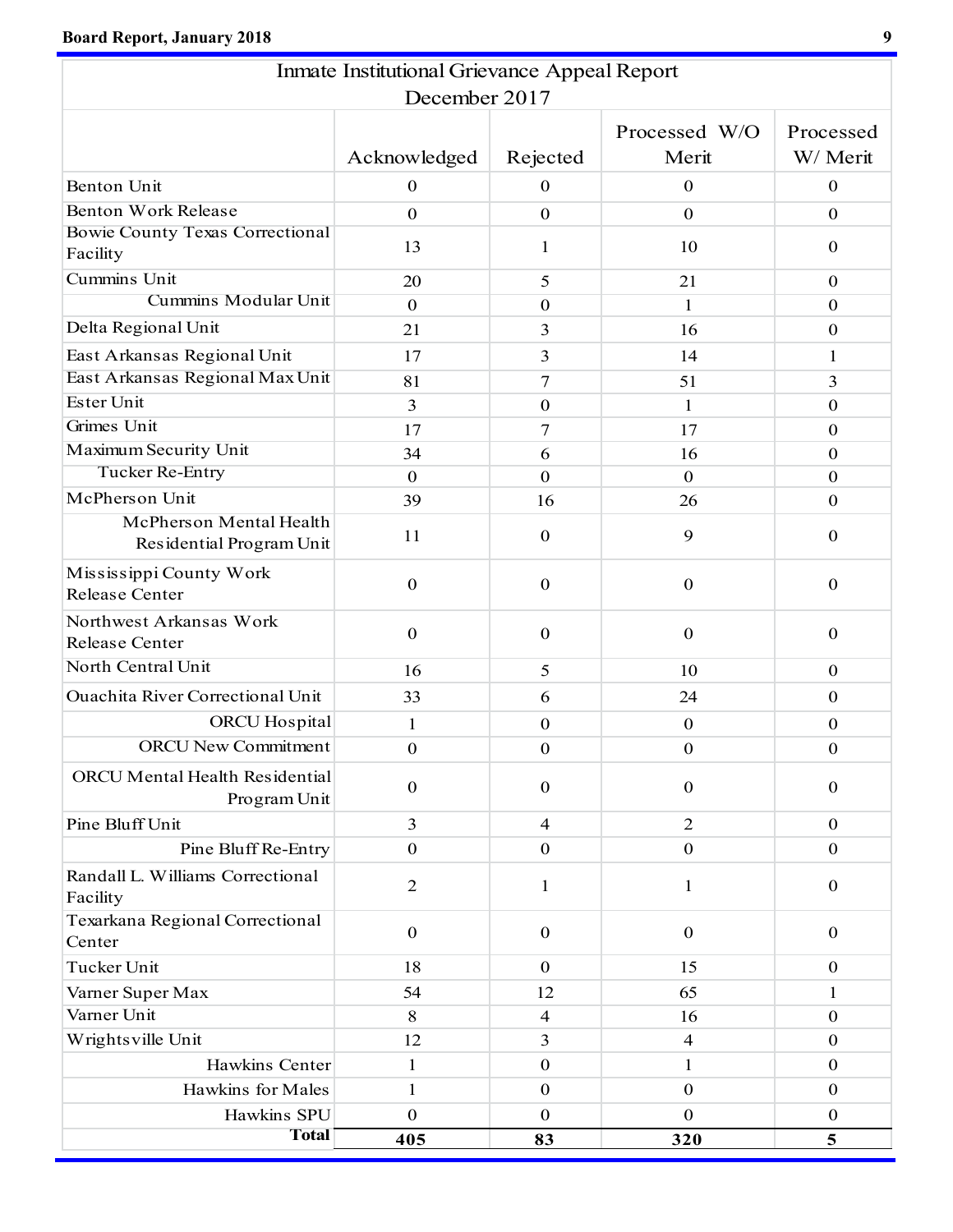| <b>Admissions and Releases</b> |                |                  |                |  |  |  |  |  |  |  |  |
|--------------------------------|----------------|------------------|----------------|--|--|--|--|--|--|--|--|
| December, 2017                 |                |                  |                |  |  |  |  |  |  |  |  |
|                                |                |                  |                |  |  |  |  |  |  |  |  |
| <b>Admissions</b>              | <b>Total</b>   |                  |                |  |  |  |  |  |  |  |  |
| Asian                          |                | $\left( \right)$ |                |  |  |  |  |  |  |  |  |
| <b>Black</b>                   | 238            | 20               | 258            |  |  |  |  |  |  |  |  |
| Hispanic                       | 24             | 2                | 26             |  |  |  |  |  |  |  |  |
| Native American Indian         | 1              | 0                | 1              |  |  |  |  |  |  |  |  |
| Native Hawaiian or Pacific Isl | 1              | 0                | 1              |  |  |  |  |  |  |  |  |
| White                          | 411            | 80               | 491            |  |  |  |  |  |  |  |  |
| Other                          | $\overline{2}$ | $\overline{0}$   | $\overline{2}$ |  |  |  |  |  |  |  |  |
|                                |                |                  |                |  |  |  |  |  |  |  |  |
| <b>Total</b>                   | 678            | 102              | 780            |  |  |  |  |  |  |  |  |
|                                |                |                  |                |  |  |  |  |  |  |  |  |
|                                |                |                  |                |  |  |  |  |  |  |  |  |
| Releases                       | <b>Male</b>    | Female           | <b>Total</b>   |  |  |  |  |  |  |  |  |
| Asian                          | $\overline{2}$ | $\overline{0}$   | $\overline{2}$ |  |  |  |  |  |  |  |  |
| <b>Black</b>                   | 157            | 13               | 170            |  |  |  |  |  |  |  |  |
| Hispanic                       | 14             | 1                | 15             |  |  |  |  |  |  |  |  |
| Native American Indian         | $\overline{3}$ | $\overline{0}$   | $\overline{3}$ |  |  |  |  |  |  |  |  |
| Native Hawaiian or Pacific Isl | 1              | $\overline{0}$   | 1              |  |  |  |  |  |  |  |  |
| White                          | 262            | 53               | 315            |  |  |  |  |  |  |  |  |
|                                |                |                  |                |  |  |  |  |  |  |  |  |
| <b>Total</b>                   | 439            | 67               | 506            |  |  |  |  |  |  |  |  |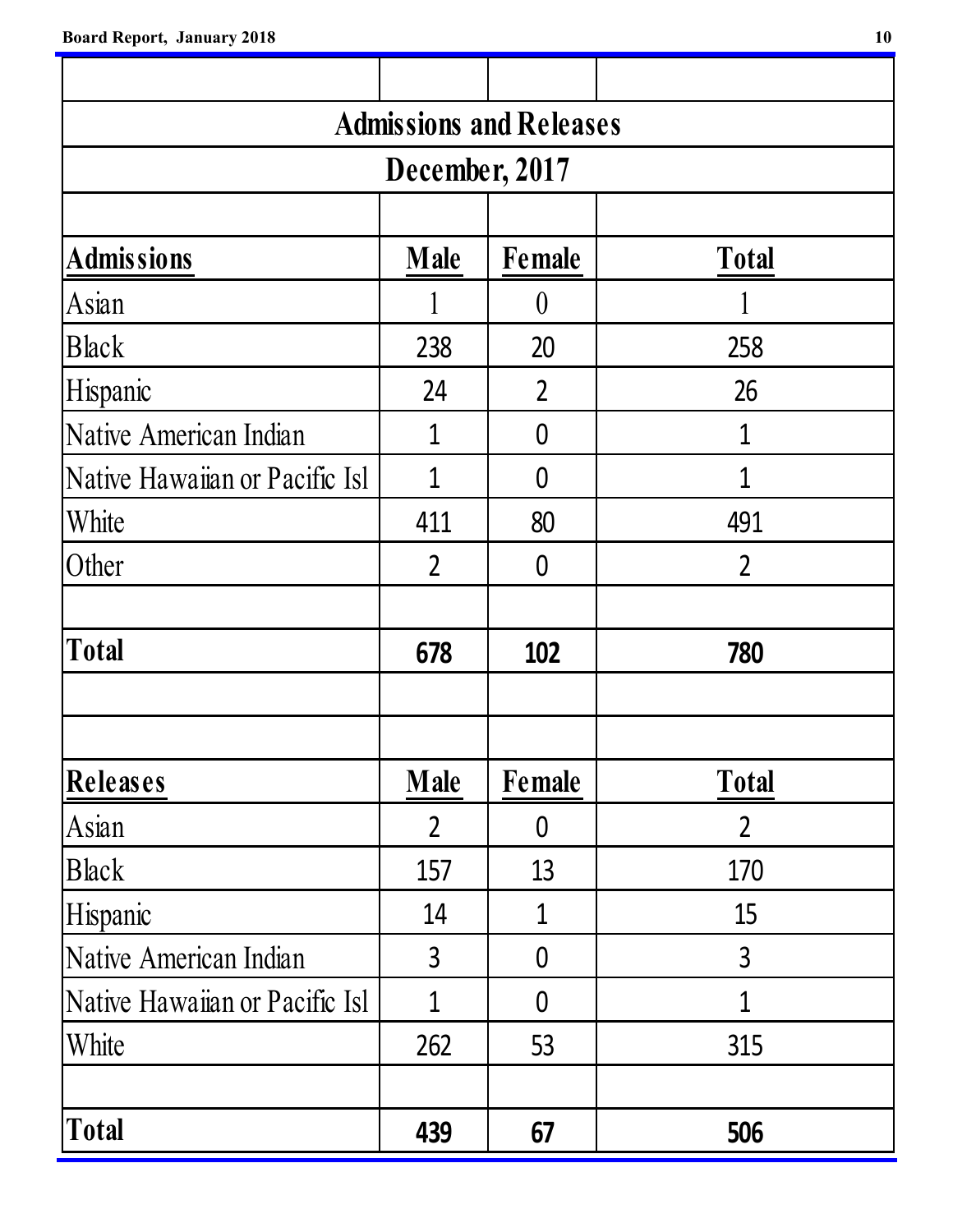#### *ARKANSAS DEPARTMENT OF CORRECTION INMATE POPULATION GROWTH 2000-2025*

| Updated 12/31/2017 |                 |      |      |      |                 |        |      |      |      |      |      |                |        |       |                                                                                                          |        |        |                 |
|--------------------|-----------------|------|------|------|-----------------|--------|------|------|------|------|------|----------------|--------|-------|----------------------------------------------------------------------------------------------------------|--------|--------|-----------------|
| Month              | 2000            | 2001 | 2002 | 2003 | 2004            | 2005   | 2006 | 2007 | 2008 | 2009 | 2010 | 2011           | 2012   | 2013  | 2014                                                                                                     | 2015   | 2016   | 2017            |
| Jan.               |                 |      |      |      |                 |        |      |      |      |      |      |                |        |       | 11,984 11,908 12,402 13,015 13,105 13,595 13,481 13,839 14,518 14,796 15,334 16,312 15,134 14,815 17,481 | 18,142 | 17,785 | 17,824          |
| Feb.               |                 |      |      |      |                 |        |      |      |      |      |      |                |        |       | 12,169 12,022 12,529 13,054 13,166 13,783 13,633 14,012 14,603 14,883 15,374 16,209 14,990 15,008 17,438 | 18,082 |        | 17,625   17,608 |
| March              |                 |      |      |      |                 |        |      |      |      |      |      |                |        |       | 12,006 12,033 12,299 13,108 13,088 13,418 13,534 13,772 14,580 14,843 15,290 16,095 14,964 14,665 17,395 | 18,233 |        | 17,573 17,666   |
| April              |                 |      |      |      |                 |        |      |      |      |      |      |                |        |       | 12,069 12,167 12,465 13,213 13,323 13,469 13,554 13,851 14,769 14,937 15,570 16,172 15,124 14,850 17,604 | 18,703 |        | 17,815 17,798   |
| May                |                 |      |      |      |                 |        |      |      |      |      |      |                |        |       | 12,109 12,384 12,558 13,463 13,556 13,528 13,711 14,146 14,880 15,146 15,694 16,062 15,132 15,074 17,593 | 18,693 |        | 17,769 17,652   |
| June               |                 |      |      |      |                 |        |      |      |      |      |      |                |        |       | 12,005 12,108 12,439 13,418 13,389 13,251 13,430 13,915 14,700 15,025 15,564 15,554 14,832 14,825 17,340 | 18,813 |        | 17,973 17,963   |
| July               |                 |      |      |      |                 |        |      |      |      |      |      |                |        |       | 12,030 12,190 12,622 13,509 13,528 13,286 13,560 14,082 14,868 15,195 15,807 15,519 14,879 15,379 17,522 | 18,870 |        | 18,130 18,180   |
| August             |                 |      |      |      |                 |        |      |      |      |      |      |                |        |       | 12,087 12,371 12,815 13,565 13,632 13,419 13,646 14,224 15,100 15,385 15,829 15,240 14,675 16,103 17,549 | 18,806 |        | 17,919 18,051   |
| September          |                 |      |      |      |                 |        |      |      |      |      |      |                |        |       | 11,983 12,289 12,774 13,341 13,516 13,237 13,652 14,217 14,850 15,285 16,025 15,172 14,724 16,412 17,605 | 18,549 |        | 18,026 18,179   |
| October            |                 |      |      |      |                 |        |      |      |      |      |      |                |        |       | 12,119 12,348 12,942 13,341 13,584 13,363 13,775 14,349 14,836 15,381 16,311 15,271 14,856 16,993 17,880 | 18,430 |        | 18,127  18,348  |
| November           |                 |      |      |      |                 |        |      |      |      |      |      |                |        |       | 12,094 12,408 13,162 13,408 13,706 13,587 13,913 14,437 15,025 15,340 16,460 15,205 14,625 17,168 17,848 | 17,981 |        | 17,573 17,973   |
| December           |                 |      |      |      |                 |        |      |      |      |      |      |                |        |       | 11,856 12,333 12,845 13,106 13,470 13,338 13,728 14,315 14,716 15,199 16,204 15,062 14,654 17,235 17,874 | 17,707 | 17,537 | 18,078          |
| Net Ann. Inc.      | 29 <sub>l</sub> | 477  | 512  | 261  | 364             | $-132$ | 390  | 587  | 401  | 483  |      | $1,005$ -1,142 | $-408$ | 2,581 | 639                                                                                                      | $-167$ | $-170$ | 541             |
| Avg. Mo. Inc.      | $\overline{2}$  | 40   | 43   | 22   | 30 <sub>l</sub> | $-11$  | 33   | 49   | 33   | 40   | 84   | $-95$          | $-34$  | 215   | 53                                                                                                       | $-14$  | $-14$  | 45              |

**Population is total jurisdictional count at end of each month. Population at end of month December 1999 was 11,827.**

**Average monthly population increase for past fifteen years 2003 - 2017 is 29**

**Average monthly population increase for past ten years Jan. 2008 - Dec 2017 is 31**

**Average monthly population increase for past five years 2013 - 2017 is 57**

**Projected at Growth of 29 per Month**

|               | 2008          | 2009 | 2010  | 2011     | 2012   | 2013                                                                                                            | 2014 | 2015   | 2016   | 2017   | 2018  | 2019  | 2020  | 2021  | 2022                                                                                                     | 2023   | 2024          | 2025          |
|---------------|---------------|------|-------|----------|--------|-----------------------------------------------------------------------------------------------------------------|------|--------|--------|--------|-------|-------|-------|-------|----------------------------------------------------------------------------------------------------------|--------|---------------|---------------|
| <b>Month</b>  | <b>Actual</b> |      |       |          |        | Actual Actual Actual Actual Actual Actual Actual Actual                                                         |      |        |        | Actual | Proj. | Proj. | Proj. | Proj. | Proj.                                                                                                    | Proj.  | Proj.         | Proj.         |
| January       |               |      |       |          |        |                                                                                                                 |      |        |        |        |       |       |       |       | 14,518 14,796 15,334 16,312 15,134 14,815 17,481 18,142 17,785 17,824 18,107 18,455 18,803 19,151 19,499 | 19,847 |               | 20,195 20,543 |
| February      |               |      |       |          |        |                                                                                                                 |      |        |        |        |       |       |       |       | 14,603 14,883 15,374 16,209 14,990 15,008 17,438 18,082 17,625 17,608 18,136 18,484 18,832 19,180 19,528 | 19,876 |               | 20,224 20,572 |
| March         |               |      |       |          |        | 14,580 14,843 15,290 16,095 14,964 14,665 17,395 18,233 17,573 17,666 18,165 18,513 18,861 19,209 19,557        |      |        |        |        |       |       |       |       |                                                                                                          | 19,905 |               | 20,253 20,601 |
| April         |               |      |       |          |        |                                                                                                                 |      |        |        |        |       |       |       |       | 14,769 14,937 15,570 16,172 15,124 14,850 17,604 18,703 17,815 17,798 18,194 18,542 18,890 19,238 19,586 | 19,934 |               | 20,282 20,630 |
| May           |               |      |       |          |        |                                                                                                                 |      |        |        |        |       |       |       |       | 14,880 15,146 15,694 16,062 15,132 15,074 17,593 18,693 17,769 17,652 18,223 18,571 18,919 19,267 19,615 | 19,963 |               | 20,311 20,659 |
| June          |               |      |       |          |        |                                                                                                                 |      |        |        |        |       |       |       |       | 14,700 15,025 15,564 15,554 14,832 14,825 17,340 18,813 17,973 17,963 18,252 18,600 18,948 19,296 19,644 | 19,992 |               | 20,340 20,688 |
| July          |               |      |       |          |        |                                                                                                                 |      |        |        |        |       |       |       |       | 14,868 15,195 15,807 15,519 14,879 15,379 17,522 18,870 18,130 18,180 18,281 18,629 18,977 19,325 19,673 | 20,021 |               | 20,369 20,717 |
| August        |               |      |       |          |        |                                                                                                                 |      |        |        |        |       |       |       |       | 15,100 15,385 15,829 15,240 14,675 16,103 17,549 18,806 17,919 18,051 18,310 18,658 19,006 19,354 19,702 | 20,050 |               | 20,398 20,746 |
| September     |               |      |       |          |        | 14,724 16,412 16,025 16,025 16,172 14,724 16,412 17,605 18,549 18,026 18,179 18,339 18,687 19,035 19,383 19,731 |      |        |        |        |       |       |       |       |                                                                                                          | 20,079 |               | 20,427 20,775 |
| October       |               |      |       |          |        |                                                                                                                 |      |        |        |        |       |       |       |       | 14,836 15,381 16,311 15,271 14,856 16,993 17,880 18,430 18,127 18,348 18,368 18,716 19,064 19,412 19,760 | 20,108 |               | 20,456 20,804 |
| November      |               |      |       |          |        |                                                                                                                 |      |        |        |        |       |       |       |       | 15,025 15,340 16,460 15,205 14,625 17,168 17,848 17,981 17,573 17,973 18,397 18,745 19,093 19,441 19,789 | 20,137 |               | 20,485 20,833 |
| December      |               |      |       |          |        |                                                                                                                 |      |        |        |        |       |       |       |       | 14,716 15,199 16,204 15,062 14,654 17,235 17,874 17,707 17,537 18,078 18,426 18,774 19,122 19,470 19,818 | 20,166 | 20,514 20,862 |               |
| Net Ann. Inc. | 401           | 483  | 1,005 | $-1,142$ | $-408$ | 2,581                                                                                                           | 639  | $-167$ | $-170$ | 541    | 348   | 348   | 348   | 348   | 348                                                                                                      | 348    | 348           | 348           |
| Ave. Mo. Inc. | 33            | 40   | 84    | $-95$    | $-34$  | 215                                                                                                             | 53   | $-14$  | $-14$  | 45     | 29    | 29    | 29    | 29    | 29                                                                                                       | 29     | 29            | 29            |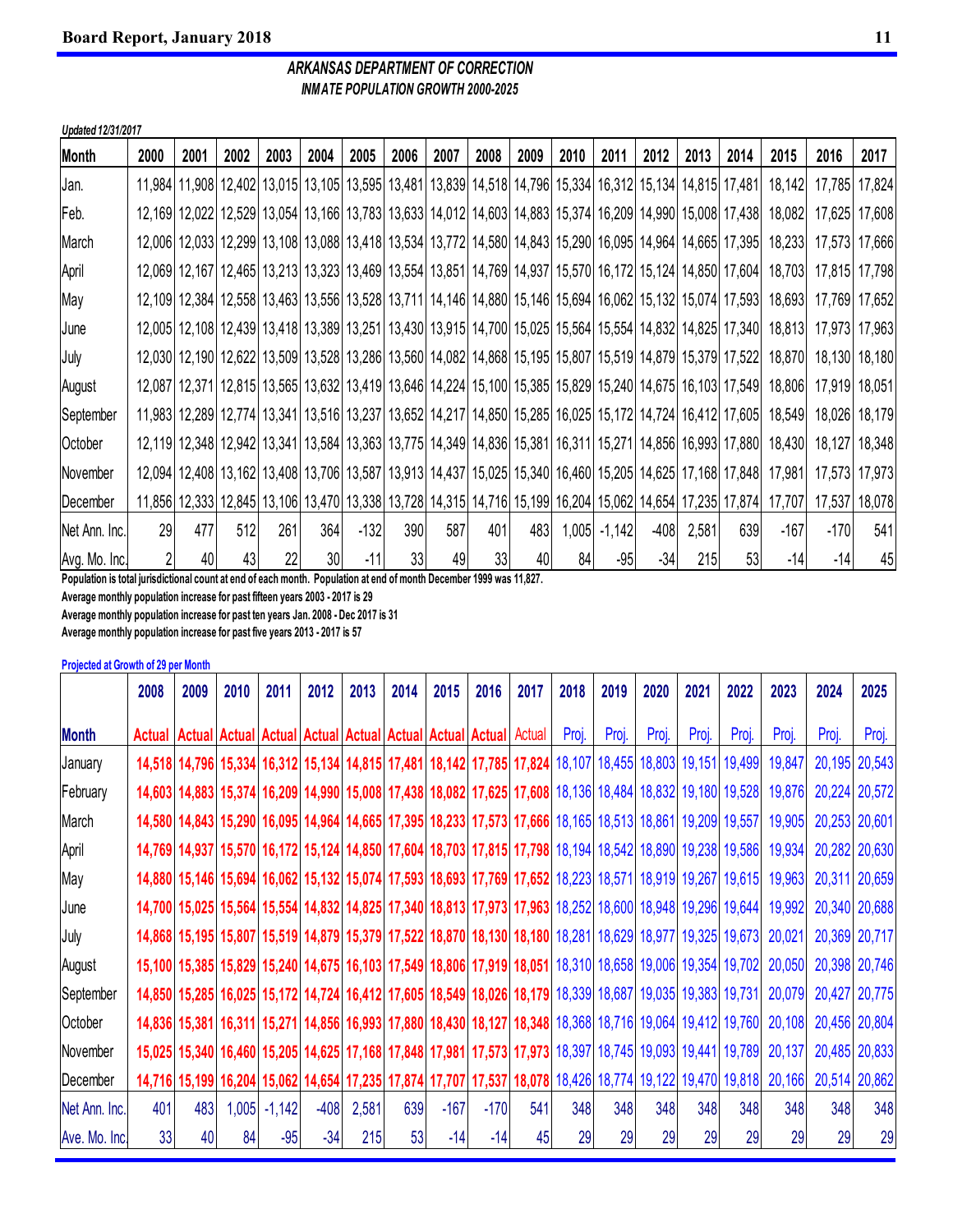**Unit/Center** 12/1 12/4 12/5 12/6 12/7 12/8 12/11 12/12 12/13 12/14 12/15 12/18 12/19 12/20 12/21 12/22 12/25 12/26 12/27 12/28 12/30 Average Benton 321 319 318 316 316 319 322 322 322 322 326 330 329 329 326 330 325 325 325 326 328 324 Cummins 1,903 1,901 1,896 1,891 1,887 1,887 1,884 1,911 1,918 1,920 1,927 1,924 1,920 1,926 1,922 1,920 1,918 1,918 1,918 1,918 1,923 1,911 Delta 613 611 608 606 606 602 602 614 612 611 611 610 608 610 611 610 606 606 606 606 607 608 EAK.Reg | 1,024 1,040 1,049 1,030 1,039 1,030 1,047 1,040 1,047 1,037 1,039 1,034 1,030 1,044 1,040 1,040 1,040 1,040 1,040 1,051 1,050 1,050 1,040 Ester 581 579 577 576 570 568 563 557 565 560 556 558 554 562 582 586 583 581 581 579 578 571 Grimes 1,069 1,069 1,064 1,070 1,069 1,047 1,045 1,056 1,056 1,075 1,076 1,075 1,075 1,073 1,070 1,060 1,068 1,068 1,068 1,077 1,077 1,067 MAX SEC | 040 640 640 640 653 653 654 654 655 655 652 652 653 650 650 650 650 650 650 650 661 652 652 652 McPherson 927 930 932 934 921 927 930 932 936 933 932 938 935 939 935 935 945 945 945 947 945 935 MCWRC 133 131 131 131 131 131 131 131 131 130 130 130 130 130 129 129 126 126 126 126 126 129 N Central 801 808 828 838 838 837 834 834 834 830 829 829 839 837 830 825 819 819 819 816 813 827 NWAWRC 100 100 97 100 100 100 99 99 99 100 99 99 100 100 100 99 100 100 100 100 100 100 Ouachita River 1,710 1,680 1,701 1,703 1,679 1,724 1,710 1,678 1,708 1,725 1,737 1,789 1,818 1,837 1,850 1,846 1,847 1,847 1,847 1,838 1,823 1,767 RANQAILL M.IIIAMS 1940 504 504 509 500 502 500 502 500 500 500 501 562 563 564 5639 562 563 562 562 5634 5639 Pine Bluff 485 490 495 495 491 495 497 495 494 497 496 498 498 493 497 493 489 489 489 492 492 493 PB Reentry 54 54 54 54 54 54 54 54 54 54 54 54 54 54 54 54 54 54 54 54 54 54 TRUC | 123 123 123 123 125 124 127 127 127 127 127 127 127 128 129 128 129 127 127 127 127 127 128 12 Tucker 987 987 999 998 988 986 988 988 987 994 991 998 1,006 1,001 1,000 997 1,002 1,002 1,002 999 997 995 Varner 1,730 1,728 1,722 1,731 1,731 1,729 1,725 1,727 1,733 1,731 1,727 1,725 1,726 1,725 1,724 1,725 1,738 1,738 1,738 1,735 1,732 1,730 Wrightsville **| 1,298 1,294 1,290 1,293 1,313 1,305 1,305 1,311 1,313 1,313 1,312 1,310 1,311 1,316 1,313 1,309 1,300 1,300 1,300 1,300 1,306 1,306 1,306 1,306 1,306 1,306 1,306 1,306 1,** Total ADC 15,639 15,643 15,696 15,725 15,697 15,697 15,675 15,698 15,751 15,792 15,802 15,863 15,892 15,916 15,917 15,905 15,908 15,909 15,909 15,906 15,890 15,801 ALETA 19 19 19 19 19 19 19 19 19 19 19 19 19 19 19 19 19 19 19 19 19 19 AL2/L3/ENDICG 1L ON 39 39 39 39 39 39 39 39 39 59 59 59 59 39 39 59 59 59 59 59 59 59 59 59 59 59 59 1,413 |1,400 |1,410 |1,410 |1,413 |1,413 |1,414 |1,414 |1,532 |1,332 |1,332 |1,502 |1,414 |1,405 1,414 1,430 |1,410 |1,410 |1,410 |1,410 |1,410 |1,404 |1,400 |1,410 |1,404 |1,400 |1,410 Co Jail / F 64 62 60 61 66 61 61 64 58 54 54 54 59 64 62 61 52 52 52 51 50 58 TOTAL CO JAIL BK | 1,040 1,400 1,400 1,400 1,400 1,000 1,000 1,022 1,030 1,020 1,320 1,472 1,470 1,471 1,471 1,471 1,490 1,400 1,400 1,400 1,400 1,400 1,400 1,400 1,400 1,400 1,400 1,40 Bowie Co., TX 332 332 329 329 329 329 333 333 330 330 330 330 330 330 330 330 330 330 330 330 329 330 309/M 203 202 202 200 201 201 200 200 200 200 200 203 204 205 213 218 222 222 222 222 222 208 309/F 47 46 46 46 46 46 46 46 46 46 46 46 46 46 46 46 46 46 46 46 47 46 Total Act 309 250 248 248 246 247 247 246 246 246 246 246 249 250 251 259 264 268 268 268 268 269 254 Total Non ADC 2,301 2,272 2,228 2,221 2,256 2,241 2,300 2,279 2,244 2,213 2,183 2,149 2,136 2,129 2,137 2,162 2,143 2,143 2,143 2,130 2,163 2,199 **Total** 17,940 17,915 17,924 17,946 17,953 17,938 17,975 17,977 17,995 18,005 17,985 18,012 18,028 18,045 18,054 18,067 18,051 18,052 18,052 18,036 18,053 18,000

### **Monthly Population Averages**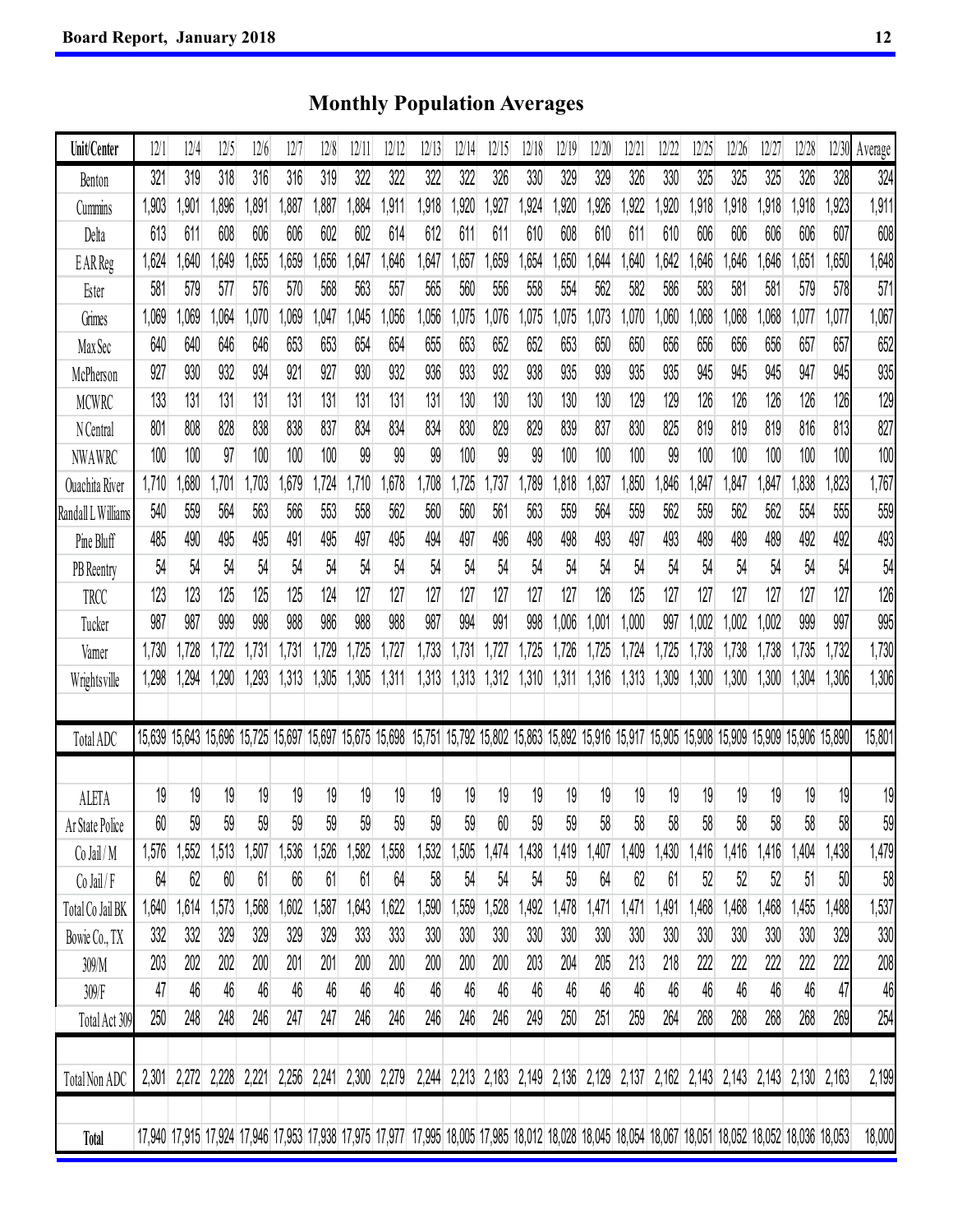| <b>DAY</b>              |   | <b>Jul-17</b> |        | Aug-17 |        | <b>Sep-17</b> |   | <b>Oct-17</b> |   | <b>Nov-17</b> |   | <b>Dec-17</b> |
|-------------------------|---|---------------|--------|--------|--------|---------------|---|---------------|---|---------------|---|---------------|
| 1                       | * | 1,384         |        | 1,490  |        | 1,460         | * | 1,577         |   | 1,737         |   | 1,640         |
| $\mathbf{2}$            | ∗ | 1,384         |        | 1,478  | *      | 1,460         |   | 1,590         |   | 1,729         | * | 1,640         |
| 3                       |   | 1,392         |        | 1,471  | ×      | 1,460         |   | 1,617         |   | 1,725         | * | 1,640         |
| $\overline{\mathbf{4}}$ |   | 1,419         |        | 1,467  |        | 1,462         |   | 1,631         |   | 1,725         |   | 1,614         |
| 5                       |   | 1,419         | *      | 1,467  |        | 1,462         |   | 1,645         | * | 1,725         |   | 1,573         |
| 6                       |   | 1,424         | *      | 1,467  |        | 1,437         |   | 1,631         |   | 1,736         |   | 1,568         |
| $\overline{7}$          |   | 1,428         |        | 1,475  |        | 1,426         |   | 1,631         |   | 1,730         |   | 1,602         |
| 8                       | * | 1,428         |        | 1,493  |        | 1,456         |   | 1,631         |   | 1,733         |   | 1,587         |
| 9                       | ∗ | 1,428         |        | 1,472  | ∗      | 1,456         |   | 1,627         |   | 1,757         | * | 1,587         |
| 10                      |   | 1,437         |        | 1,485  | *      | 1,456         |   | 1,653         |   | 1,734         | ∗ | 1,587         |
| 11                      |   | 1,473         |        | 1,505  |        | 1,439         |   | 1,639         | ∗ | 1,734         |   | 1,643         |
| 12                      |   | 1,442         | *      | 1,505  |        | 1,445         |   | 1,639         |   | 1,734         |   | 1,622         |
| 13                      |   | 1,474         | *      | 1,505  |        | 1,450         |   | 1,659         |   | 1,734         |   | 1,590         |
| 14                      |   | 1,468         |        | 1,525  |        | 1,479         |   | 1,659         |   | 1,752         |   | 1,559         |
| 15                      | ∗ | 1,468         |        | 1,524  |        | 1,489         |   | 1,659         |   | 1,749         |   | 1,528         |
| 16                      | ∗ | 1,468         |        | 1,529  | *      | 1,489         |   | 1,662         |   | 1,766         | ∗ | 1,528         |
| 17                      |   | 1,491         |        | 1,518  | *      | 1,489         |   | 1,649         |   | 1,773         | * | 1,528         |
| 18                      |   | 1,482         |        | 1,546  |        | 1,490         |   | 1,660         | * | 1,773         |   | 1,492         |
| 19                      |   | 1,441         |        | 1,546  |        | 1,471         |   | 1,661         |   | 1,773         |   | 1,478         |
| 20                      |   | 1,435         |        | 1,546  |        | 1,472         |   | 1,664         |   | 1,792         |   | 1,471         |
| 21                      |   | 1,464         |        | 1,592  |        | 1,491         |   | 1,664         |   | 1,787         |   | 1,471         |
| 22                      | * | 1,464         |        | 1,592  |        | 1,537         |   | 1,664         |   | 1,749         |   | 1,491         |
| 23                      | * | 1,464         |        | 1,577  | *      | 1,537         |   | 1,656         |   | 1,720         | * | 1,491         |
| 24                      |   | 1,453         |        | 1,543  | $\ast$ | 1,537         |   | 1,669         |   | 1,720         | * | 1,491         |
| 25                      |   | 1,455         |        | 1,516  |        | 1,552         |   | 1,717         |   | 1,720         |   | 1,468         |
| 26                      |   | 1,452         | $\ast$ | 1,516  |        | 1,578         |   | 1,742         | * | 1,720         |   | 1,468         |
| 27                      |   | 1,481         | *      | 1,516  |        | 1,607         |   | 1,763         |   | 1,720         |   | 1,468         |
| 28                      |   | 1,483         |        | 1,490  |        | 1,596         |   | 1,763         |   | 1,686         |   | 1,455         |
| 29                      | ∗ | 1,483         |        | 1,490  |        | 1,577         |   | 1,763         |   | 1,676         |   | 1,488         |
| 30                      | * | 1,483         |        | 1,480  | *      | 1,577         |   | 1,754         |   | 1,654         | * | 1,488         |
| 31                      |   | 1,484         |        | 1,476  |        |               |   | 1,745         |   |               | ∗ | 1,488         |
| <b>Avg Daily</b>        |   |               |        |        |        |               |   |               |   |               |   |               |
| <b>Backup</b>           |   | 1,450         |        | 1,510  |        | 1,495         |   | 1,667         |   | 1,735         |   | 1,540         |

**Calendar Year 2017 County Jail Backup** 

**Note: Totals do not include 309 Contracts in County Jails (maximum of 336)** 

**Fiscal Year Average 1,566**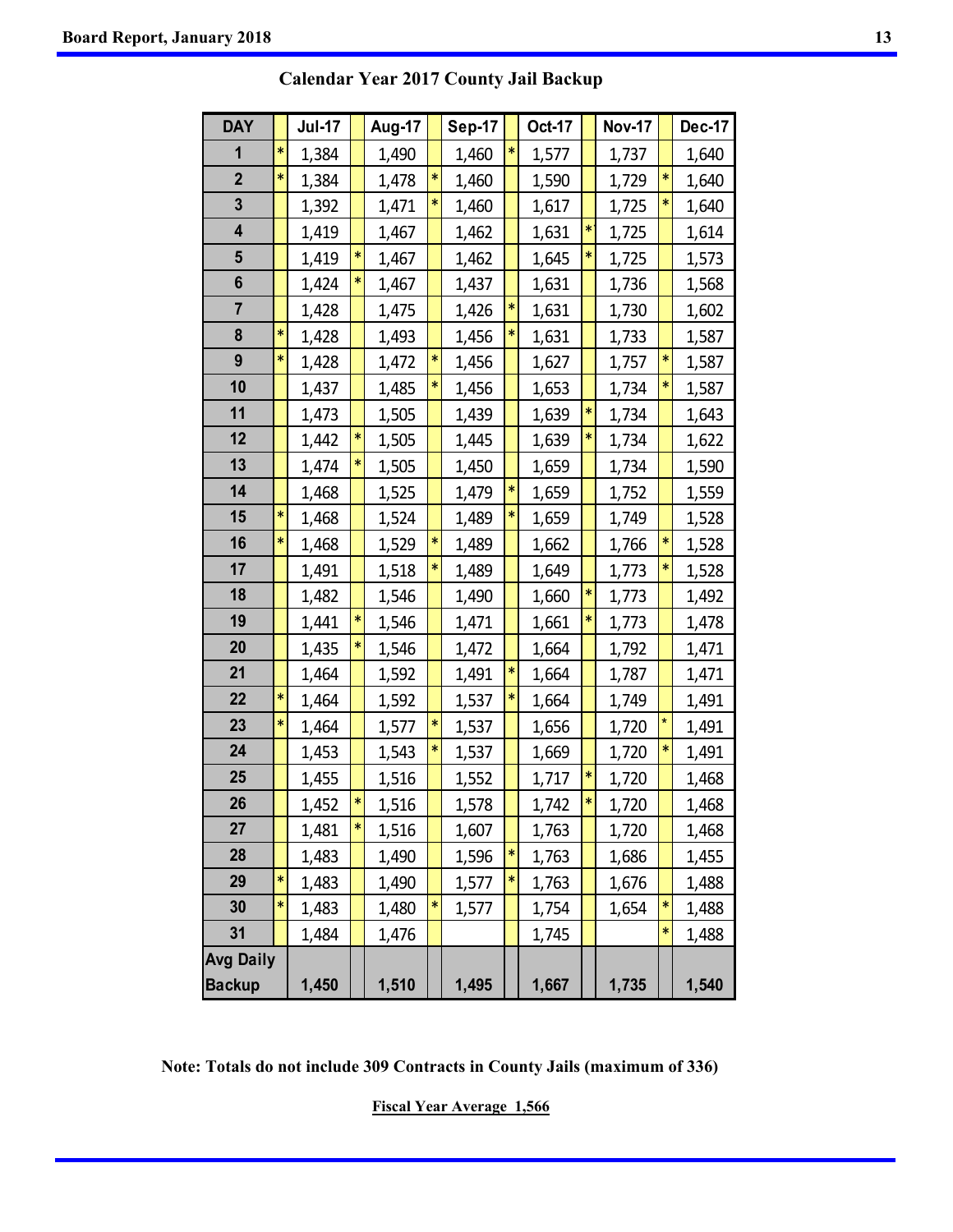

## December STTG Unit Counts

|                    | <b>Beginning</b> |                        |                |                |             |                |                     | <b>Ending</b> | <b>Total Unit</b> | Unit% of |
|--------------------|------------------|------------------------|----------------|----------------|-------------|----------------|---------------------|---------------|-------------------|----------|
| Unit               | <b>Total</b>     | Confirmed Suspected In |                |                |             |                | Out Paroled Removed | <b>Total</b>  | Population        | STTG's   |
| <b>Benton</b>      | 64               | $\overline{2}$         |                | 10             | 6           | $\overline{4}$ |                     | 66            | 326               | 20.25%   |
| <b>Cummins</b>     | 502              |                        | $\mathbf 1$    | 19             | 15          | 9              |                     | 498           | 1919              | 25.95%   |
| <b>Delta</b>       | 154              |                        |                | 22             | 12          | 10             |                     | 154           | 619               | 24.88%   |
| <b>EARU</b>        | 561              | $\overline{2}$         | $\overline{2}$ | 31             | 38          | 19             |                     | 561           | 1648              | 34.04%   |
| Grimes             | 326              | 16                     |                | 35             | 13          | 17             |                     | 347           | 1071              | 32.40%   |
| <b>Hawkins</b>     | 38               |                        |                | $\overline{2}$ | $\mathbf 1$ |                |                     | 39            | 447               | 8.72%    |
| <b>Max</b>         | 259              |                        |                | 13             | 12          |                |                     | 260           | 658               | 39.51%   |
| Mcpherson          | 44               |                        |                | $\mathbf{1}$   | 3           | $\mathbf 1$    | $\mathbf 1$         | 40            | 948               | 4.22%    |
| <b>MCWR</b>        | 35               |                        |                | $\overline{2}$ | 4           |                |                     | 33            | 126               | 26.19%   |
| <b>NCU</b>         | 213              |                        |                | 22             | 15          | $\overline{7}$ |                     | 213           | 807               | 26.39%   |
| <b>NWAWR</b>       | 15               |                        |                | $\mathbf{1}$   | 3           |                |                     | 13            | 98                | 13.27%   |
| ORCU               | 362              |                        |                | 44             | 32          | 15             |                     | 359           | 1591              | 22.56%   |
| <b>ORCU Intake</b> | 50               | 152                    |                |                | 133         |                |                     | 69            | 221               | 31.22%   |
| <b>PB/Ester</b>    | 308              |                        |                | 35             | 36          | 14             |                     | 293           | 1131              | 25.91%   |
| <b>RLW</b>         | 141              | $\mathbf 1$            |                | 28             | 25          | 5              |                     | 140           | 552               | 25.36%   |
| <b>TWR</b>         | 27               |                        |                | 3              |             |                |                     | 30            | 127               | 23.62%   |
| <b>Tucker</b>      | 279              |                        |                | 27             | 17          | 12             |                     | 277           | 1001              | 27.67%   |
| Varner             | 645              |                        | $\mathbf 1$    | 66             | 14          |                |                     | 698           | 1728              | 40.39%   |
| Wrightsville       | 170              |                        |                | 26             | 10          | 4              |                     | 182           | 861               | 21.14%   |
| Total              | 4193             | 173                    | 4              | 387            | 389         | 117            | $\mathbf 1$         | 4272          | 15879             | 26.90%   |

**ORCU Intake brought in 152 new STTG members into ADC last Month.**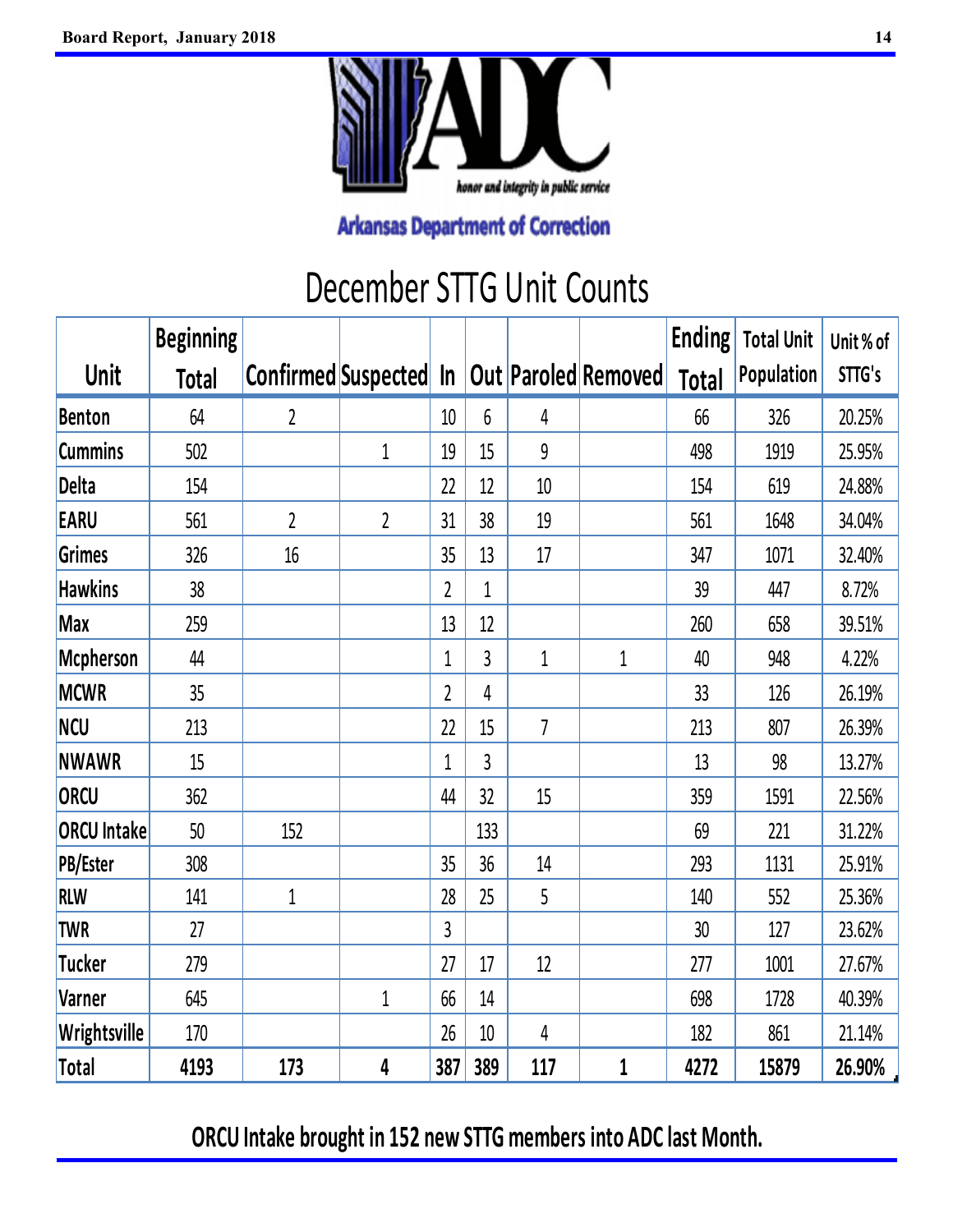

# December STTG Disciplinary Report

|                    | <b>STTG</b>      | <b>STTG Suspected</b> | <b>Total Unit</b>   | <b>Disciplinary</b>   |            |
|--------------------|------------------|-----------------------|---------------------|-----------------------|------------|
| <b>Unit</b>        | <b>Incidents</b> | <b>Incidents</b>      | <b>Disciplinary</b> | <b>Involving STTG</b> | Percentage |
| <b>Benton</b>      |                  |                       | 20                  | $\overline{4}$        | 20.00%     |
| <b>Cummins</b>     |                  | $\overline{1}$        | 251                 | 84                    | 33.47%     |
| Delta              |                  |                       | 185                 | 72                    | 38.92%     |
| <b>EARU</b>        |                  |                       | 281                 | 125                   | 44.48%     |
| <b>Grimes</b>      | $\overline{4}$   | $\mathbf 1$           | 148                 | 67                    | 45.27%     |
| <b>Hawkins</b>     |                  |                       | 12                  | $\overline{0}$        | 0.00%      |
| Max                |                  |                       | 86                  | 42                    | 48.84%     |
| Mcpherson          |                  |                       | 152                 | 9                     | 5.92%      |
| <b>MCWR</b>        |                  |                       | 19                  | $\overline{4}$        | 21.05%     |
| <b>NCU</b>         |                  |                       | 78                  | 22                    | 28.21%     |
| <b>NWAWR</b>       |                  |                       | 5                   | 3                     | 60.00%     |
| ORCU               |                  |                       | 160                 | 62                    | 38.75%     |
| <b>ORCU Intake</b> |                  |                       | 11                  | $\overline{2}$        | 18.18%     |
| PB/Ester           | $\mathbf{1}$     |                       | 43                  | 25                    | 58.14%     |
| <b>RLW</b>         | $\overline{1}$   |                       | 75                  | 25                    | 33.33%     |
| <b>TWR</b>         |                  |                       | $\overline{0}$      | $\mathbf 0$           | 0.00%      |
| <b>Tucker</b>      | $\overline{2}$   |                       | 105                 | 59                    | 56.19%     |
| Varner             |                  |                       | 629                 | 365                   | 58.03%     |
| Wrightsville       |                  |                       | 67                  | 20                    | 29.85%     |
| <b>Total</b>       | 8                | $\overline{2}$        | 2327                | 990                   | 42.54%     |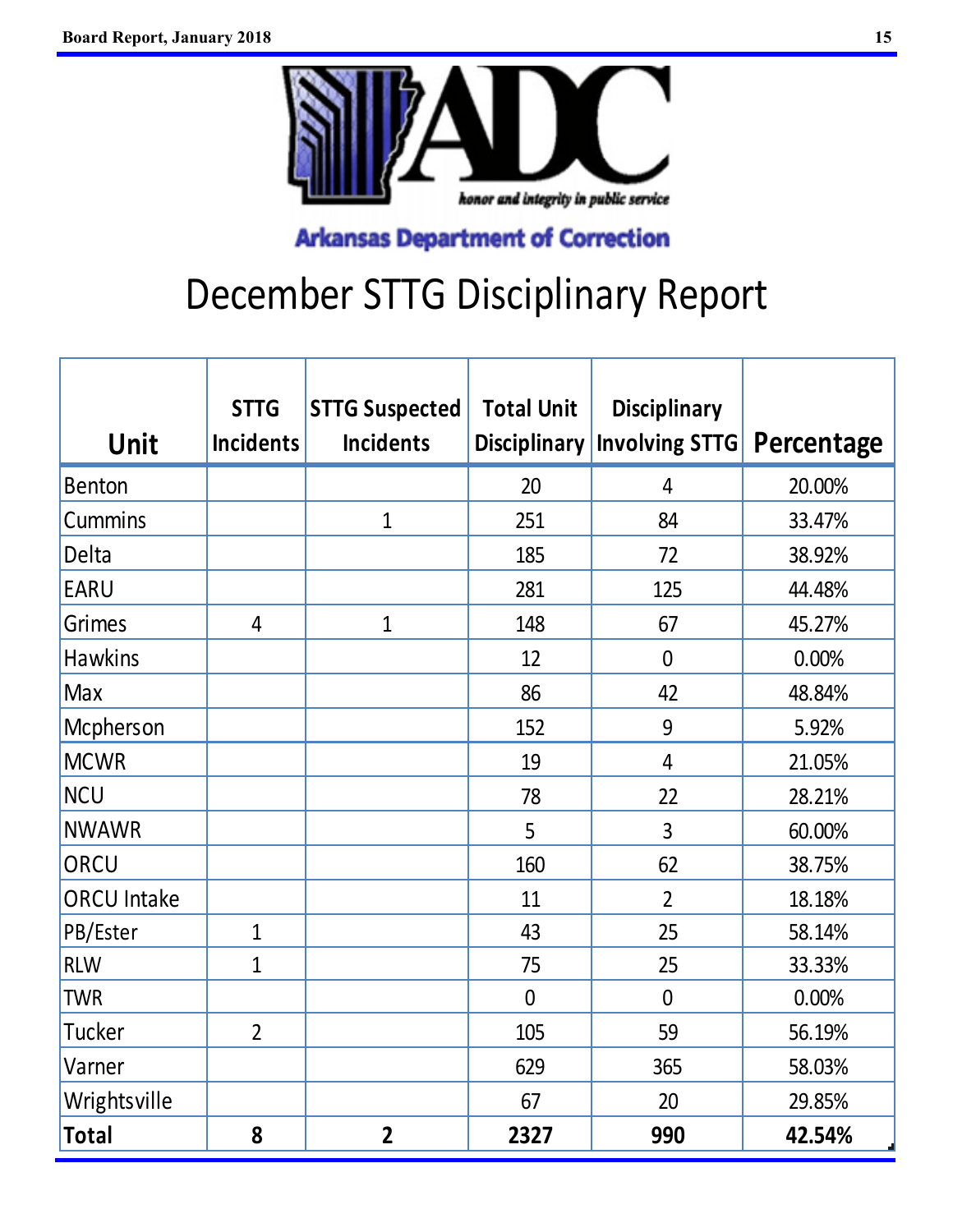

## December STTG Counts by STTG Set

| <b>STTG Set</b> | <b>Benton</b>  |     |     |     |                |                |                | Cummins Delta EARU Grimes Hawkins Max Mcpherson MCWR NCU NWAWR ORCU Intake PB |                |     |                |             |                |     | <b>RLW</b> | <b>TWR</b> |     |     | Tucker Varner   Wrightsville Total |      |
|-----------------|----------------|-----|-----|-----|----------------|----------------|----------------|-------------------------------------------------------------------------------|----------------|-----|----------------|-------------|----------------|-----|------------|------------|-----|-----|------------------------------------|------|
| Asian           | 1              |     |     | 1   | 2              |                |                |                                                                               |                | 1   | 1              | $\mathbf 1$ | 0              | 3   | 1          |            | 1   |     |                                    | 12   |
| Bloods          | 9              | 102 | 30  | 91  | 61             | 8              | 67             | 4                                                                             | 4              | 24  | 1              | 68          | 7              | 51  | 16         | 6          | 62  | 124 | 29                                 | 764  |
| <b>Crips</b>    | 4              | 71  | 20  | 53  | 36             | 3              | 28             | 5                                                                             | 3              | 26  | 3              | 52          | 5              | 29  | 19         | 2          | 35  | 106 | 26                                 | 526  |
| Folk            |                | 41  | 17  | 63  | 28             | 5              | 31             | 4                                                                             |                | 5   | $\overline{2}$ | 19          | 10             | 19  |            | 8          | 32  | 106 | 8                                  | 398  |
| GD              | 16             | 112 | 27  | 125 | 80             | 7              | 46             | 5                                                                             | 4              | 38  |                | 89          | 17             | 54  | 44         |            | 60  | 97  | 39                                 | 860  |
| Mexican         | 6              | 13  | 8   | 17  | 11             | $\overline{3}$ | 3              | $\overline{3}$                                                                |                | 7   | 3              | 9           | 1              | 9   | 10         | 2          | 6   | 25  | 5                                  | 141  |
| Motorcycle      |                | 1   |     | 3   | $\overline{2}$ |                | $\overline{2}$ |                                                                               |                | 1   |                | 1           |                | 4   |            |            |     | 3   |                                    | 17   |
| Other           | $\overline{2}$ | 10  | 13  | 6   | 13             |                | 3              | 2                                                                             |                | 6   |                | 9           | 1              | 15  |            |            | 5   | 15  | 5                                  | 105  |
| People          | 2              | 16  | 4   | 17  | 12             |                | 11             | $\overline{2}$                                                                | $\overline{2}$ | 10  | 1              | 13          | $\overline{2}$ | 15  |            | 1          | 7   | 24  | 8                                  | 147  |
| Unknown         |                | 2   |     | 12  | 8              |                | $\overline{2}$ | 1                                                                             | 1              | 4   |                | 11          | 1              | 1   |            | 1          | 2   | 5   | 3                                  | 56   |
| W/S             | 13             | 41  | 11  | 47  | 38             | 7              | 18             | 9                                                                             | 7              | 39  | $\overline{2}$ | 34          | 12             | 45  | 20         | 10         | 27  | 81  | 25                                 | 486  |
| <b>NAE</b>      | 5              | 28  | 6   | 33  | 13             | $\overline{3}$ | 13             | $\overline{2}$                                                                | 3              | 13  |                | 23          | 4              | 9   | 10         |            | 12  | 24  | 7                                  | 208  |
| <b>WAR</b>      | 5              | 44  | 13  | 64  | 26             | 2              | 25             | $\overline{2}$                                                                | 5              | 25  |                | 18          | 8              | 24  | 11         |            | 22  | 29  | 16                                 | 339  |
| <b>AC</b>       | 2              | 11  | 3   | 13  | 15             | 1              | 9              | 1                                                                             | $\overline{2}$ | 6   |                | 5           |                | 6   | 5          |            | 5   | 50  | 7                                  | 141  |
| AB              | 1              | 6   |     | 16  | 2              |                | 2              |                                                                               | $\overline{2}$ | 8   |                | 7           | 1              | 9   | 4          |            | 1   | 9   | 4                                  | 72   |
| Total           | 66             | 498 | 154 | 561 | 347            | 39             | 260            | 40                                                                            | 33             | 213 | 13             | 359         | 69             | 293 | 140        | 30         | 277 | 698 | 182                                | 4272 |

Key:

GD = Gangster Di sciples

W/S = White Supremacist

NAE = New Aryan Empire

WAR = White Aryan Resistance

AC = Aryan Cricle

AB = Aryan Brotherhood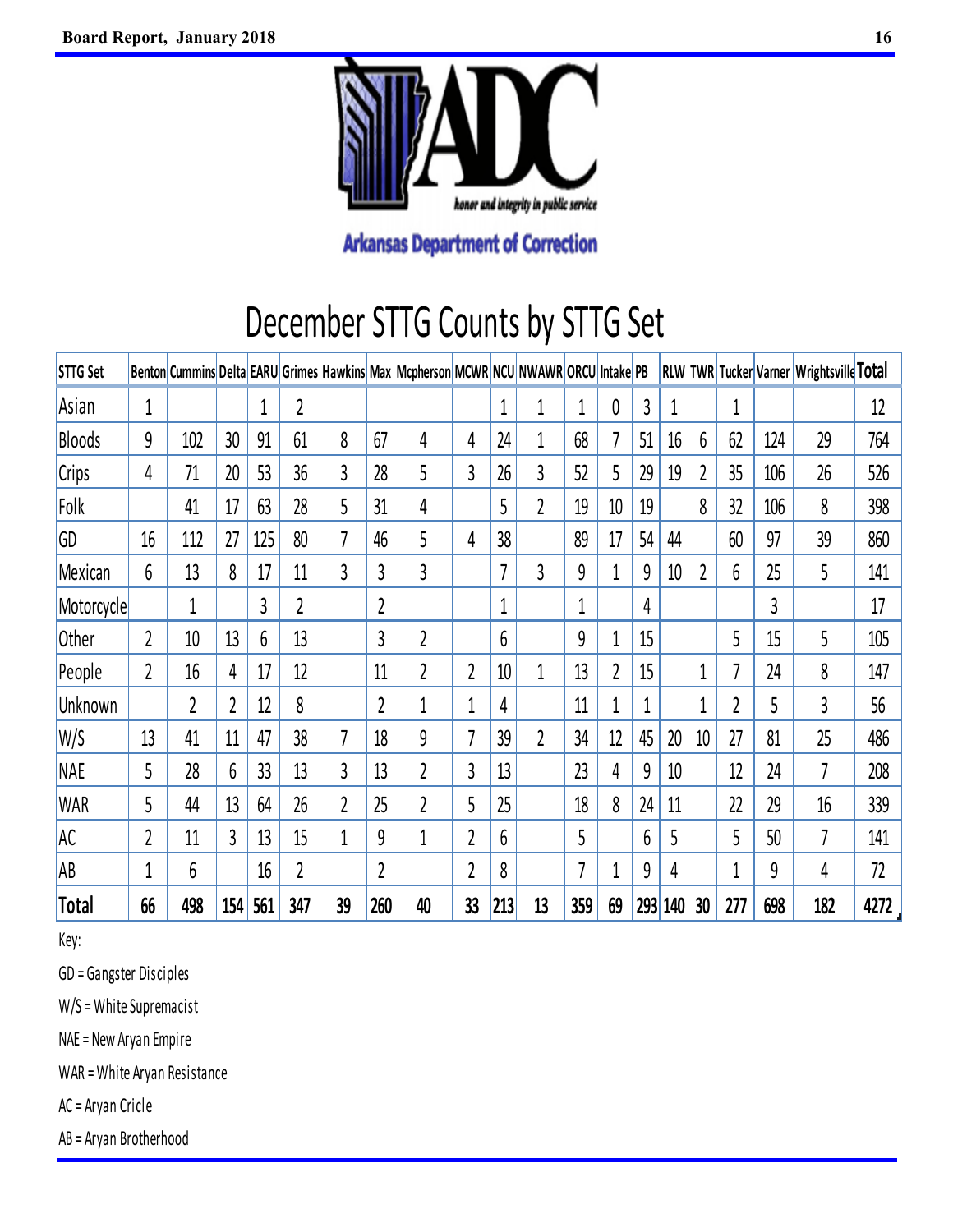Г

### **ARKANSAS DEPARTMENT OF CORRECTION INPATIENT AND EMERGENCY ROOM UTILIZATION**

| <b>ADC Inpatient Statistics Past 12 Months</b> |
|------------------------------------------------|
|------------------------------------------------|

|                               | 2017 |      |      |                 |      |      |      |               |      |      |      |             |         |
|-------------------------------|------|------|------|-----------------|------|------|------|---------------|------|------|------|-------------|---------|
|                               | Jan  | Feb  | Mar  | Apr             | May  | June | July | <b>August</b> | Sept | Oct  | Nov  | <b>IDec</b> | Average |
| <b>Admissions</b>             | 42   | 35   | 45   | 32 <sub>l</sub> | 47   | 46   | 69   | 68            | 58   | 37   | 49   | 63          | 49.3    |
| <b>Hospital Davs</b>          | 2001 | 172I | 295  | 167             | 159  | 199  | 292  | 304           | 308  | 176  | 214  | 259I        | 228.8   |
| <b>Average Length of Stay</b> | 5.37 | 4.76 | 4.91 | 6.56            | 5.22 | 5.48 | 5.10 | 6.21          | 7.07 | 6.70 | 7.65 | 4.11'       | 4.64    |

**ADC ER Visits Past 12 Months**

|                              | 2017 |     |     |       |     |      |      |                  |      |     |     |     |         |
|------------------------------|------|-----|-----|-------|-----|------|------|------------------|------|-----|-----|-----|---------|
|                              | Jan  | Feb | Mar | Apr   | May | June | July | <b>August</b>    | Sept | Oct | Nov | Dec | Average |
| <b>Emergency Room Visits</b> | 92   | 85  | 129 | 114 I | 92  | 85   | 92   | 133 <sub>1</sub> | 138  | 87  | 100 | 701 | 101.4   |





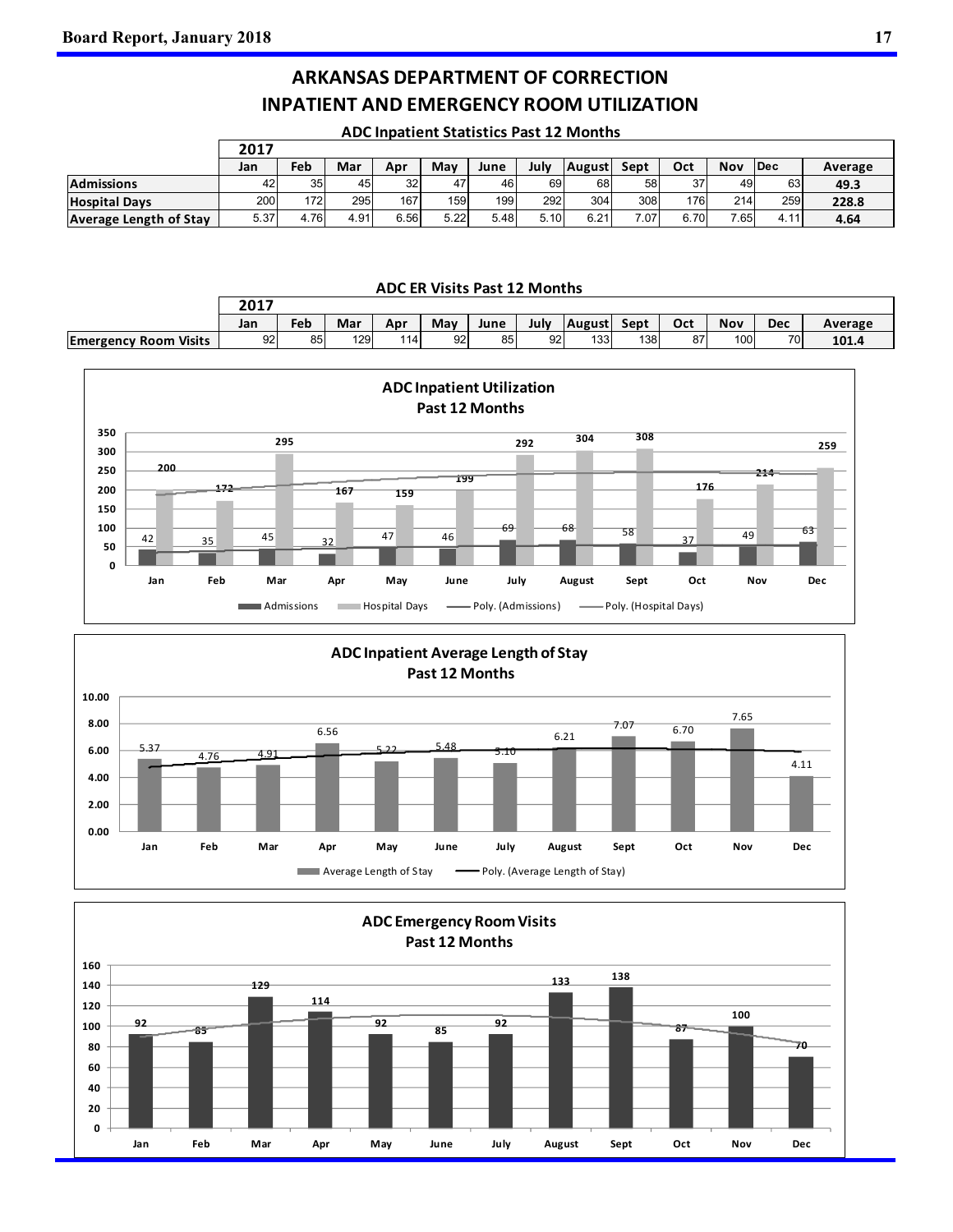### **December 2017 Medical Grievance Board Report**

| <b>Unit</b>             | Acknowledged/<br>Received | Rejected       | Signed by Dep<br>Reviewed &<br>Director | <b>With Merit</b>       | With Merit, but<br>Resolved | % With Merit | Without Merit  |
|-------------------------|---------------------------|----------------|-----------------------------------------|-------------------------|-----------------------------|--------------|----------------|
| <b>Benton</b>           | $\pmb{0}$                 | $\mathbf 0$    | $\mathbf 0$                             | $\pmb{0}$               | $\pmb{0}$                   | 0%           | $\pmb{0}$      |
| <b>Bowie Co.</b>        | $\mathbf 0$               | $\mathbf 0$    | 3                                       | $\mathbf 1$             | $\pmb{0}$                   | 33%          | $\overline{2}$ |
| <b>CMU</b>              | $\mathbf 0$               | $\mathbf 0$    | $\overline{1}$                          | $\overline{1}$          | $\pmb{0}$                   | 100%         | $\mathbf 0$    |
| <b>Cummins</b>          | 15                        | 3              | 16                                      | 5                       | 1                           | 38%          | 10             |
| <b>Delta</b>            | $\boldsymbol{9}$          | 1              | 9                                       | $\mathbf 0$             | $\mathbf 0$                 | $0\%$        | 9              |
| <b>EARU</b>             | 8                         | $\mathbf 0$    | 21                                      | $\overline{2}$          | $\overline{1}$              | 14%          | 18             |
| <b>EARU Max</b>         | 19                        | $\overline{2}$ | 31                                      | 8                       | $\mathbf 1$                 | 29%          | 22             |
| <b>Ester</b>            | $\overline{2}$            | $\mathbf 0$    | 3                                       | $\mathbf 0$             | $\mathbf 0$                 | $0\%$        | 3              |
| <b>Grimes</b>           | $6\phantom{1}$            | $\mathbf 0$    | 10                                      | 3                       | $\mathbf 0$                 | 30%          | $\overline{7}$ |
| <b>Hawkins</b>          | $\mathbf 0$               | $\mathbf 0$    | $\mathbf 0$                             | $\mathbf 0$             | $\pmb{0}$                   | $0\%$        | $\pmb{0}$      |
| <b>McPherson</b>        | 8                         | $\mathbf 0$    | 8                                       | $\mathbf 0$             | $\mathbf 0$                 | $0\%$        | 8              |
| <b>MCWRC</b>            | $\overline{0}$            | $\mathbf 0$    | $\mathbf 0$                             | $\mathbf 0$             | $\pmb{0}$                   | 0%           | $\mathbf 0$    |
| <b>MSU</b>              | 10                        | 3              | 9                                       | $\mathbf 0$             | $\pmb{0}$                   | $0\%$        | $9\,$          |
| <b>North Central</b>    | 8                         | $\mathbf 0$    | 8                                       | 1                       | $\boldsymbol{0}$            | 13%          | $\overline{7}$ |
| <b>NWAWRC</b>           | $\mathbf 0$               | $\mathbf 0$    | $\overline{0}$                          | $\mathbf 0$             | $\pmb{0}$                   | $0\%$        | $\mathbf 0$    |
| <b>Ouachita</b>         | 19                        | 11             | 24                                      | $\overline{\mathbf{4}}$ | $\mathbf 1$                 | 21%          | 19             |
| <b>Pine Bluff</b>       | $\,6$                     | $\pmb{0}$      | 1                                       | 1                       | $\mathbf 0$                 | 100%         | $\pmb{0}$      |
| <b>Randall Williams</b> | 1                         | $\mathbf 0$    | 1                                       | $\mathbf 0$             | $\mathbf 0$                 | 0%           | 1              |
| <b>SNN</b>              | $\mathbf 0$               | $\mathbf 0$    | $\mathbf 0$                             | $\overline{0}$          | $\mathbf 0$                 | $0\%$        | $\mathbf 0$    |
| <b>TRCC</b>             | $\pmb{0}$                 | 0              | $\mathbf 0$                             | $\mathbf 0$             | $\mathbf 0$                 | $0\%$        | $\mathbf 0$    |
| <b>Tucker</b>           | 1                         | 3              | 3                                       | 1                       | $\mathbf 0$                 | 33%          | $\overline{2}$ |
| Varner                  | 15                        | 3              | 9                                       | 1                       | $\mathbf 0$                 | 11%          | 8              |
| <b>Varner S Max</b>     | 17                        | $\mathbf 1$    | 36                                      | 3                       | $\mathbf{1}$                | 11%          | 32             |
| <b>WRU</b>              | $\overline{7}$            | $\mathbf{1}$   | $\mathbf 1$                             | $\mathbf{1}$            | $\mathbf 0$                 | 100%         | $\mathbf 0$    |
| <b>WHM</b>              | 1                         | $\pmb{0}$      | $\mathbf{1}$                            | $\mathbf 0$             | $\mathbf 0$                 | $0\%$        | $\mathbf 1$    |
| <b>WWR</b>              | $\mathbf 0$               | $\mathbf 0$    | $\mathbf 0$                             | $\overline{0}$          | $\overline{0}$              | $0\%$        | $\mathbf 0$    |
| <b>TOTAL</b>            | 152                       | 28             | 195                                     | 32                      | 5                           | 19%          | 158            |

ä,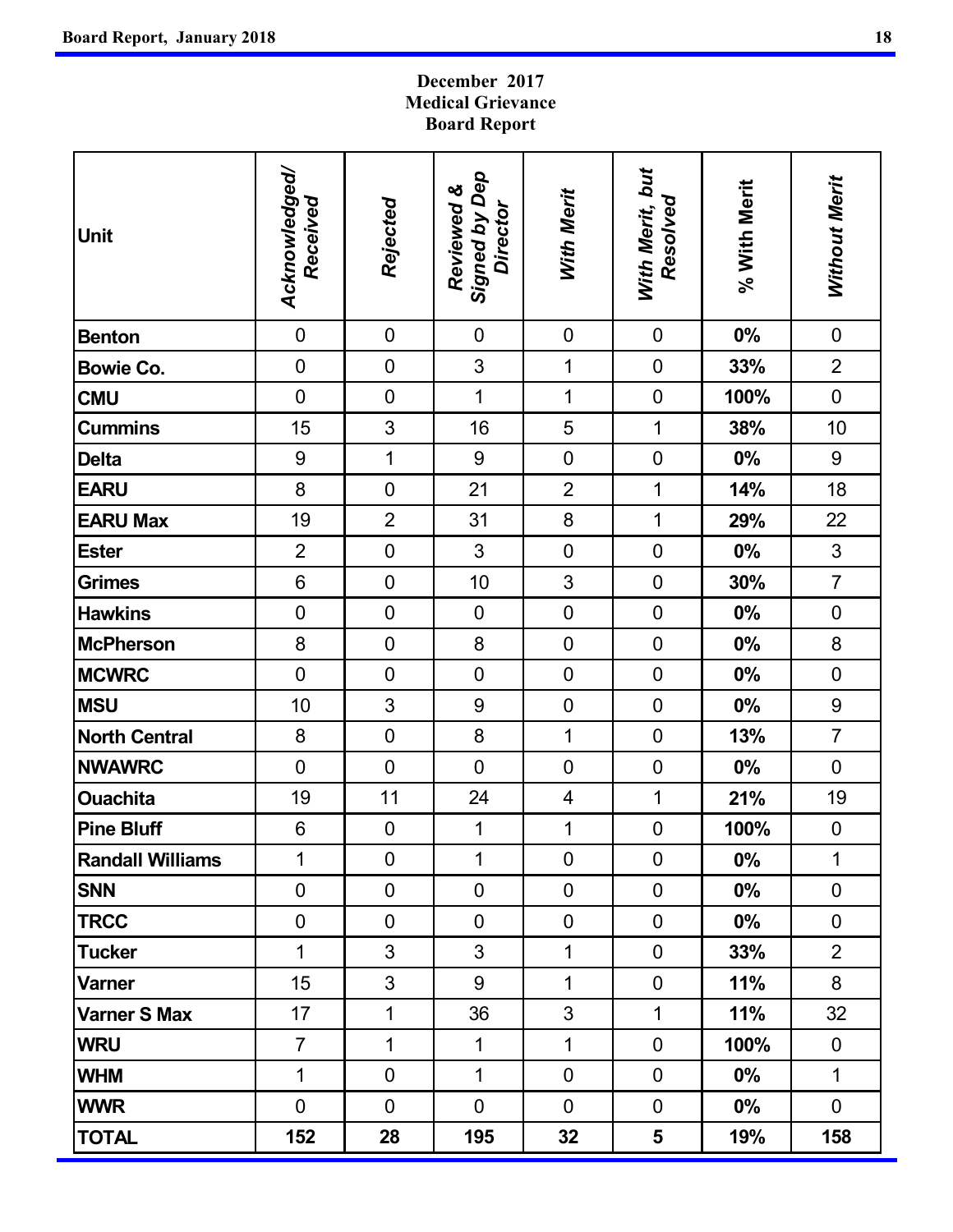## **December 2017**

| <b>VENDOR</b>                                            | <b>DESCRIPTION</b>                         | <b>LOCATION</b>                            | PO#        | <b>PURCHASE</b><br><b>AMOUNT</b> | <b>FUND</b>                             |
|----------------------------------------------------------|--------------------------------------------|--------------------------------------------|------------|----------------------------------|-----------------------------------------|
|                                                          |                                            |                                            |            |                                  |                                         |
| Randy Kenward, R & K Welding                             | <b>Paddlewheel Bearings</b>                | <b>Cummins/Maintenance</b>                 | 4501761248 | \$17,716.00                      | <b>Operational Budget</b>               |
| <b>Fastenal Co</b>                                       | <b>Camera and Supplies</b>                 | Construction                               | 4501761790 | \$80,564.94                      | <b>DOC Existing Facilities</b>          |
| <b>Fastenal Co</b>                                       | <b>Camera and Supplies</b>                 | <b>Construction/Maintenance</b>            | 4501761787 | \$74,072.40                      | <b>DOC Existing Facilities</b>          |
| <b>Fastenal Co</b>                                       | <b>Camera and Supplies</b>                 | <b>Construction/Maintenance</b>            | 4501761770 | \$98,363.52                      | <b>DOC Existing Facilities</b>          |
| <b>Fastenal Co</b>                                       | <b>Camera and Supplies</b>                 | Construction                               | 4501761807 | \$44,867.76                      | <b>DOC Existing Facilities</b>          |
| <b>Printing Papers Inc.</b>                              | Paper                                      | <b>Central Warehouse</b>                   | 4501764695 | \$28,203.90                      | <b>Operational Budget</b>               |
| <b>Arkansas Correctional Industries</b>                  | <b>Janitorial Supplies</b>                 | <b>Central Warehouse</b>                   | 4501764697 | \$52,160.95                      | <b>Operational Budget</b>               |
| <b>American Paper &amp; Twine</b>                        | <b>Paper Towels</b>                        | <b>Central Warehouse</b>                   | 4501764715 | \$36,561.76                      | <b>Operational Budget</b>               |
| <b>Sysco Food Services of Arkansas</b>                   | <b>Food Purchases</b>                      | Central Warehouse                          | 4501764728 | \$32,355.65                      | <b>Operational Budget</b>               |
| <b>Robbins Sales Company Inc</b>                         | <b>Food Purchases</b>                      | <b>Central Warehouse</b>                   | 4501764747 | \$56.796.32                      | <b>Operational Budget</b>               |
| <b>Brainerd Compressor Inc</b>                           | <b>Freezer Compressors</b>                 | <b>Central Warehouse</b>                   | 4501764595 | \$15,275.90                      | <b>Operational Budget</b>               |
| <b>William A Harrison Inc.</b>                           | <b>HVAC Package Unit</b>                   | Wrightsville, Construction                 |            |                                  | <b>Telephone Funds</b>                  |
|                                                          |                                            |                                            | 4501764867 | \$12,820.45                      |                                         |
| <b>Helena Chemical Company</b>                           | <b>Rice Seeds</b>                          | Tucker/Farm                                | 4501762886 |                                  | \$146,940.00 Operational Farm Budget    |
| <b>Fastenal Co</b>                                       | <b>Camera and Supplies</b>                 | Construction                               | 4501765023 | \$191,663.81                     | <b>DOC Existing Facilities</b>          |
| Pioneer Hi Bred International Inc                        | Seed                                       | Farm                                       | 4501764639 | \$680,364.05                     | <b>Operational Farm Budget</b>          |
| <b>Mid States Services Inc.</b>                          | <b>Toilet Paper</b>                        | Hawkins/Industry                           | 4501765285 |                                  | \$21,964.80 Operational Industry Budget |
| Green & Chapman                                          | Fuel                                       | Ouachita                                   | 4501758817 | \$10,935.81                      | <b>Operational Budget</b>               |
| Redwood Toxicology Laboratory Ind9 Panel T-Cup Drug Test |                                            | <b>Admin/Chief Deputy Institutions</b>     | 4501766722 | \$11,589.38                      | <b>Operational Budget</b>               |
| William R Hill & Co, Doug Waldman Food Purchases         |                                            | <b>Central Warehouse</b>                   | 4501764721 | \$107,494.44                     | <b>Operational Budget</b>               |
| <b>National Food Group</b>                               | <b>Food Purchases</b>                      | <b>Central Warehouse</b>                   | 4501764757 | \$71,112.40                      | <b>Operational Budget</b>               |
| Green & Chapman                                          | Diesel Fuel, Off Road Use                  | <b>Cummins/Farm</b>                        | 4501764951 |                                  | \$15,085.89 Operational Farm Budget     |
| <b>Robbins Sales Company Inc</b>                         | <b>Food Purchases</b>                      | <b>Central Warehouse</b>                   | 4501766317 | \$50,703.52                      | <b>Operational Budget</b>               |
| <b>MJ Kellner</b>                                        | <b>Food Purchases</b>                      | <b>Central Warehouse</b>                   | 4501766334 | \$134,368.00                     | <b>Operational Budget</b>               |
| <b>National Food Group</b>                               | <b>Food Purchases</b>                      | <b>Central Warehouse</b>                   | 4501766324 | \$62,251.40                      | <b>Operational Budget</b>               |
| A C Sales Co                                             |                                            | <b>Central Warehouse</b>                   | 4501766328 | \$14,277.00                      | <b>Operational Budget</b>               |
|                                                          | <b>Food Purchases</b>                      |                                            |            |                                  |                                         |
| <b>Miller Bowie Supply.Com</b>                           | <b>Poultry Feed</b>                        | <b>Cummins/Farm</b>                        | 4501766568 | \$19,360.00                      | <b>Operational Farm Budget</b>          |
| Ponderosa Packaging                                      | <b>Boxes and Box Lids</b>                  | Varner/Vegetable Processing                | 4501766604 | \$50,605.63                      | <b>Operational Farm Budget</b>          |
| <b>Miller Bowie Supply.Com</b>                           | <b>Poultry Feed</b>                        | <b>Cummins/Farm</b>                        | 4501766596 | \$47.479.20                      | <b>Operational Farm Budget</b>          |
| <b>Miller Bowie Supply.Com</b>                           | <b>Poultry Feed</b>                        | <b>Cummins/Farm</b>                        | 4501766565 |                                  | \$20,570.00 Operational Farm Budget     |
| <b>Arkansas Correctional Industries</b>                  | <b>Janitorial Supplies</b>                 | <b>Central Warehouse</b>                   | 4501766533 | \$17.728.69                      | <b>Operational Budget</b>               |
| William R Hill & Co, Doug Waldman Food Purchases         |                                            | <b>Central Warehouse</b>                   | 4501766570 | \$373,008.24                     | <b>Operational Budget</b>               |
| <b>Sysco Food Services of Arkansas</b>                   | <b>Food Purchases</b>                      | <b>Central Warehouse</b>                   | 4501766587 | \$567,037.00                     | <b>Operational Budget</b>               |
| <b>Wade Company Inc</b>                                  | <b>Boiler Control Valves</b>               | Construction                               | 4501766881 | \$12,284.74                      | <b>Telephone Funds</b>                  |
| <b>Barnes Paper Co</b>                                   |                                            | <b>Cummins/Farm</b>                        | 4501767355 |                                  | \$10,397.01 Operational Farm Budget     |
|                                                          | <b>Egg Cartons</b>                         |                                            |            |                                  |                                         |
| <b>US Foods</b>                                          | <b>Food Purchases</b>                      | <b>Central Warehouse</b>                   | 4501765411 | \$85,378.20                      | <b>Operational Budget</b>               |
| Green & Chapman                                          | Fuel                                       | Cummins/Commissary                         | 4501765944 | \$14,616.01                      | <b>Operational Budget</b>               |
| <b>Arkansas Correctional Industries</b>                  | <b>Clothing and Linens</b>                 | Grimes                                     | 4501766330 | \$10,980.68                      | <b>Operational Budget</b>               |
| <b>US Foods</b>                                          | <b>Food Purchases</b>                      | <b>Central Warehouse</b>                   | 4501766576 | \$95,231.76                      | <b>Operational Budget</b>               |
| <b>US Foods</b>                                          | <b>Food Purchases</b>                      | <b>Central Warehouse</b>                   | 4501767269 | \$93,000.00                      | <b>Operational Budget</b>               |
| <b>Atlantic Beverage Company</b>                         | <b>Food Purchases</b>                      | <b>Central Warehouse</b>                   | 4501765417 | \$22,186.50                      | <b>Operational Budget</b>               |
| <b>Mid South Sales Inc</b>                               | Fuel                                       | Central Warehouse                          | 4501766275 | \$10,939.33                      | <b>Operational Budget</b>               |
| <b>Razor Chemical Inc</b>                                | <b>Janitorial Supplies</b>                 | Delta/Janitorial                           | 4501768116 |                                  | \$11,442.00 Operational Industry Budget |
| <b>Green Point AG LLC</b>                                | Fuel                                       | <b>Tucker/Farm</b>                         | 4501768082 |                                  | \$14,873.81 Operational Farm Budget     |
| <b>Acme Supply Co LTD</b>                                | Fabric                                     | <b>Wrightsvile/ACI Warehouse</b>           | 4501768675 |                                  | \$69,500.00 Operational Industry Budget |
| <b>Pellerin Laundry Machinery</b>                        | <b>Washer Parts &amp; Rental Equipment</b> | <b>Tucker/Maintenance</b>                  | 4501769024 | \$15,065.28                      | <b>Operational Budget</b>               |
|                                                          |                                            |                                            |            |                                  |                                         |
| <b>Cedar Creek LLC</b>                                   | <b>Red Oak Plywood</b>                     | <b>Wrightsville/ACI Warehouse</b>          | 4501769058 |                                  | \$10,956.00 Operational Industry Budget |
| <b>Mid States Services Inc.</b>                          | <b>Toilet Paper</b>                        | Hawkins/Industry                           | 4501769067 |                                  | \$21,964.80 Operational Industry Budget |
| <b>Sysco Food Services of Arkansas</b>                   | <b>Food Purchases</b>                      | <b>Central Warehouse</b>                   | 4501768926 | \$74,470.10                      | <b>Operational Budget</b>               |
| William R Hill & Co, Doug Waldman Food Purchases         |                                            | <b>Central Warehouse</b>                   | 4501768877 | \$219,403.66                     | <b>Operational Budget</b>               |
| <b>National Food Group</b>                               | <b>Food Purchases</b>                      | <b>Central Warehouse</b>                   | 4501768928 | \$30,640.00                      | <b>Operational Budget</b>               |
| <b>PPG Architectural Finishes Inc</b>                    | <b>Paint and Supplies</b>                  | <b>Ouachita/Maintet</b>                    | 4501769021 | 10,937.32<br>\$                  | <b>Telephone Funds</b>                  |
| <b>US Foods</b>                                          | <b>Food Purchases</b>                      | <b>Central Warehouse</b>                   | 4501768919 | \$23,172.80                      | <b>Operational Budget</b>               |
|                                                          |                                            |                                            |            |                                  |                                         |
| <b>Arkansas Correctional Industries</b>                  | Coffee & Tea                               | <b>Central Warehouse</b>                   | 4501768939 | \$16,620.00                      | <b>Operational Budget</b>               |
| <b>Atlantic Beverage Company</b>                         | <b>Spices &amp; Seasonings</b>             | <b>Central Warehouse</b>                   | 4501768948 | \$17,267.20                      | <b>Operational Budget</b>               |
| <b>Barnes Paper Co</b>                                   | <b>Egg Cartons</b>                         | Cummins/Farm                               | 4501769078 | \$13,364.40                      | <b>Operational Farm Budget</b>          |
| Krebs Brothers Supply Co Inc                             | <b>Food Mixer</b>                          | Wrightsville/Maintenance                   | 4501768120 | \$15,238.13                      | <b>Work Release</b>                     |
| <b>WW Grainger</b>                                       | Two Way Radios                             | <b>Max Security</b>                        | 4501769452 | \$11,904.56                      | <b>Operational Budget</b>               |
|                                                          |                                            |                                            |            |                                  |                                         |
| <b>WW Grainger</b>                                       | Two Way Radios                             | <b>Tucker</b>                              | 4501769555 |                                  | \$15,872.75 Tucker Operating Expenses   |
| <b>Oneal Steel Inc</b>                                   | Pipe                                       | <b>Construction/Cummins Barracks</b>       | 4501769426 | \$18,079.43                      | <b>DOC Existing Facilities</b>          |
| <b>Cruse Uniforms and Equipment Inc.</b>                 | Pistols                                    | Emergency Prep/Departmental Arr 4501767083 |            | \$11,098.21                      | <b>Telephone Funds</b>                  |
| <b>Mid South Sales Inc.</b>                              | Fuel                                       | <b>Central Warehouse</b>                   | 4501769178 | \$11,056.90                      | <b>Operational Budget</b>               |
|                                                          |                                            | Total for Purchases over \$10,000          |            | \$4,152,240.39                   |                                         |
|                                                          |                                            |                                            |            |                                  |                                         |
|                                                          |                                            |                                            |            |                                  |                                         |
|                                                          |                                            |                                            |            |                                  |                                         |
|                                                          |                                            | FIRM CONTRACTS OVER \$25,000.00            |            |                                  |                                         |
|                                                          |                                            |                                            |            |                                  |                                         |
|                                                          |                                            |                                            | Contract # | <b>PURCHASE</b>                  |                                         |
| <b>VENDOR</b>                                            | <b>DESCRIPTION</b>                         | <b>UNIT</b>                                | P.O#       | <b>AMOUNT</b>                    | <b>FUND</b>                             |
|                                                          |                                            |                                            |            |                                  |                                         |
|                                                          |                                            | <b>Total for Contracts</b>                 |            | \$0.00                           |                                         |
|                                                          |                                            |                                            |            |                                  |                                         |
|                                                          |                                            |                                            |            |                                  |                                         |
|                                                          |                                            | EMERGENCY PURCHASE ORDERS OVER \$25,000.00 |            |                                  |                                         |
|                                                          |                                            |                                            |            |                                  |                                         |
|                                                          |                                            |                                            |            |                                  |                                         |
|                                                          |                                            | <b>Total EM Purchases</b>                  |            | \$0.00                           |                                         |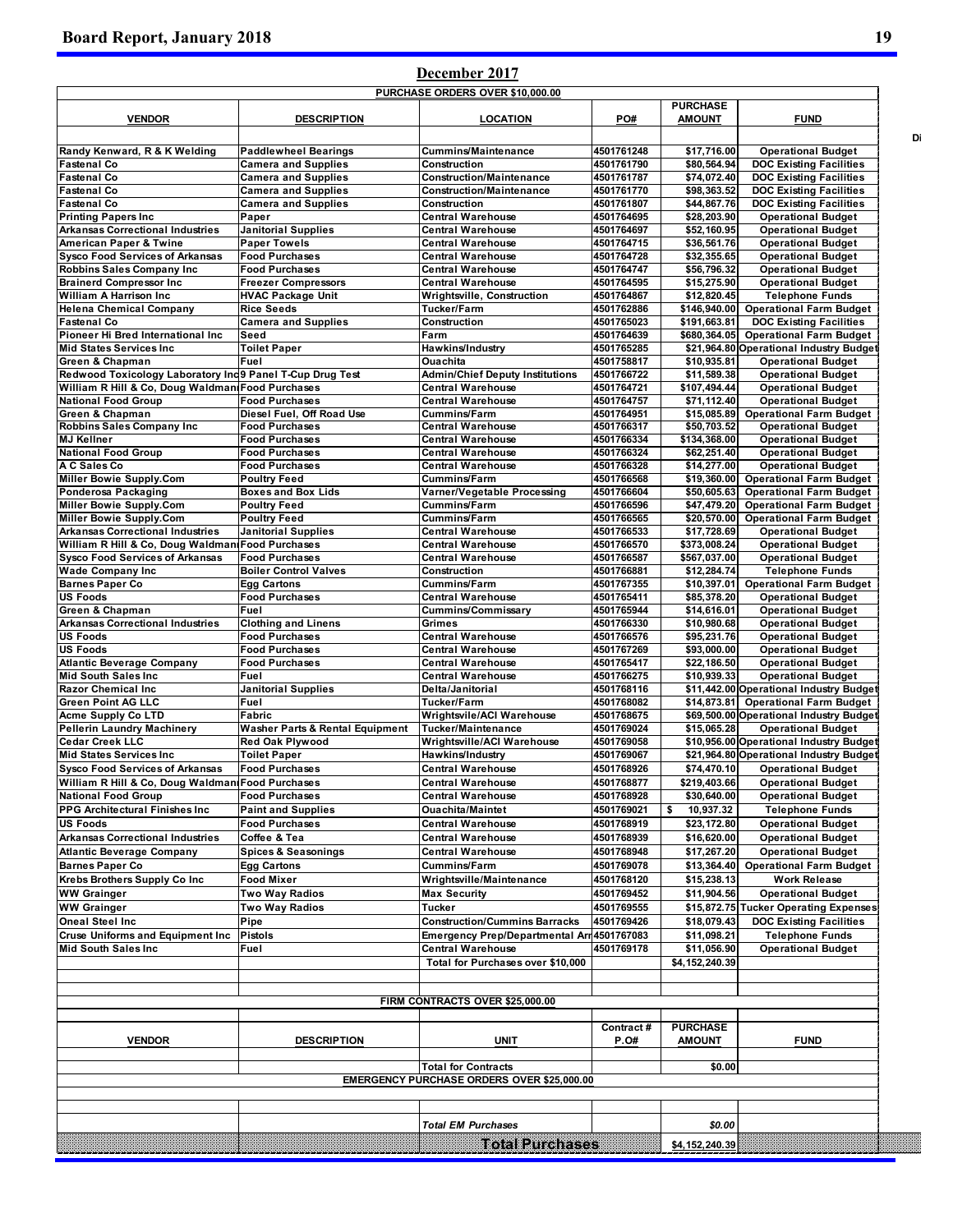## **DECEMBER 2017 PERSONNEL REPORT**

| <b>UNIT</b>                                 | <b>AUTHORIZED</b> | <b>FILLED</b> | <b>VACANT</b> | <b>HIRED</b>            | <b>VOLUNTARY</b><br><b>TERMINATION</b> | <b>INVOLUNTARY</b><br><b>TERMINATION</b> | <b>RETIREMENT</b> |
|---------------------------------------------|-------------------|---------------|---------------|-------------------------|----------------------------------------|------------------------------------------|-------------------|
| <b>BENTON (CR05)</b>                        | 75                | 71            | 4             | 0                       | 0                                      | 0                                        | 0                 |
| <b>CENTRAL OFFICE (CR01,</b>                | 572               | 565           | 7             | 0                       | 1                                      | 0                                        | 0                 |
| CR02, CR08 & CR22)<br><b>CHAPLAINCY</b>     | 26                | 26            | 0             | 0                       | 0                                      | 0                                        | 0                 |
|                                             |                   |               |               |                         |                                        |                                          |                   |
| <b>CONSTRUCTION (CR04)</b>                  | 67                | 59            | 8             | 1                       | 1                                      | 0                                        | 1                 |
| <b>CUMMINS (CR09)</b>                       | 457               | 382           | 75            | 1                       | $\overline{\mathbf{2}}$                | 1                                        | 1                 |
| DELTA (CR10)                                | 181               | 167           | 14            | 1                       | 5                                      | 1                                        | 0                 |
|                                             |                   |               |               |                         |                                        |                                          |                   |
| <b>EAST ARKANSAS (CR12)</b>                 | 359               | 294           | 65            | $\overline{2}$          | 8                                      | 4                                        | 0                 |
| <b>ESTER (CR11)</b>                         | 158               | 139           | 19            | 1                       | 0                                      | 1                                        | $\boldsymbol{2}$  |
| FARM (CR29)                                 | 66                | 57            | 9             | 0                       | 0                                      | 0                                        | 0                 |
| <b>GRIMES (CR27)</b>                        | 242               | 214           | 28            | 0                       | 0                                      | 0                                        | 0                 |
| <b>INDUSTRY (CR07)</b>                      | 57                | 41            | 16            | 0                       | 0                                      | 0                                        | 0                 |
| <b>MAXIMUM SECURITY</b>                     |                   |               |               |                         |                                        |                                          |                   |
| (CR14)                                      | 229               | 171           | 58            | 4                       | 10                                     | 0                                        | 0                 |
| <b>MCPHERSON (CR28)</b>                     | 229               | 185           | 44            | 0                       | 5                                      | $\mathbf 2$                              | 0                 |
| <b>MENTAL HEALTH</b>                        | 186               | 153           | 33            | 0                       | 1                                      | 0                                        | 0                 |
| <b>MISS COUNTY (CR15)</b>                   | 37                | 33            | 4             | 0                       | 0                                      | 0                                        | 0                 |
| <b>NORTH CENTRAL (CR16)</b>                 | 196               | 188           | 8             | 0                       | $\boldsymbol{2}$                       | 0                                        | 0                 |
| <b>NORTHWEST ARK (CR17)</b>                 | 30                | 28            | $\mathbf 2$   | 0                       | 0                                      | 1                                        | 0                 |
| <b>OUACHITA RIVER (CR30)</b>                | 175               | 117           | 58            | 4                       | 8                                      | $\mathbf 2$                              | 1                 |
| PINE BLUFF (CR20)                           | 168               | 151           | 17            | 1                       | $\mathbf{2}$                           | 1                                        | 0                 |
| <b>RANDAL L. WILLIAMS</b><br>(CR13)         | 142               | 115           | 27            | $\pmb{0}$               | $\mathbf{3}$                           | 4                                        | $\pmb{0}$         |
| TEXARKANA (CR21)                            | 32                | 29            | $\mathbf{3}$  | $\pmb{0}$               | $\pmb{0}$                              | $\mathbf{2}$                             | $\pmb{0}$         |
| <b>TRANSPORTATION (CR32)</b>                | 102               | 93            | 9             | $\pmb{0}$               | $\pmb{0}$                              | $\pmb{0}$                                | $\pmb{0}$         |
| <b>TUCKER (CR23)</b>                        | 193               | 138           | 55            | 1                       | 4                                      | $\mathbf{2}$                             | $\pmb{0}$         |
|                                             |                   |               |               |                         |                                        |                                          |                   |
| <b>TUCKER RENTRY (CR33)</b>                 | 31                | 28            | $\mathbf{3}$  | $\mathbf{1}$            | $\pmb{0}$                              | $\pmb{0}$                                | $\pmb{0}$         |
| <b>VARNER (CR24)</b>                        | 361               | 255           | 106           | $\mathbf 2$             | 4                                      | 4                                        | 0                 |
| <b>WRIGHTSVILLE</b><br>(CR25)/HAWKINS(CR06) | 282               | 242           | 40            | $\overline{\mathbf{2}}$ | 6                                      | $\overline{\mathbf{2}}$                  | $\pmb{0}$         |
| <b>TOTAL</b>                                | 4653              | 3941          | 712           | 21                      | 62                                     | 27                                       | 5                 |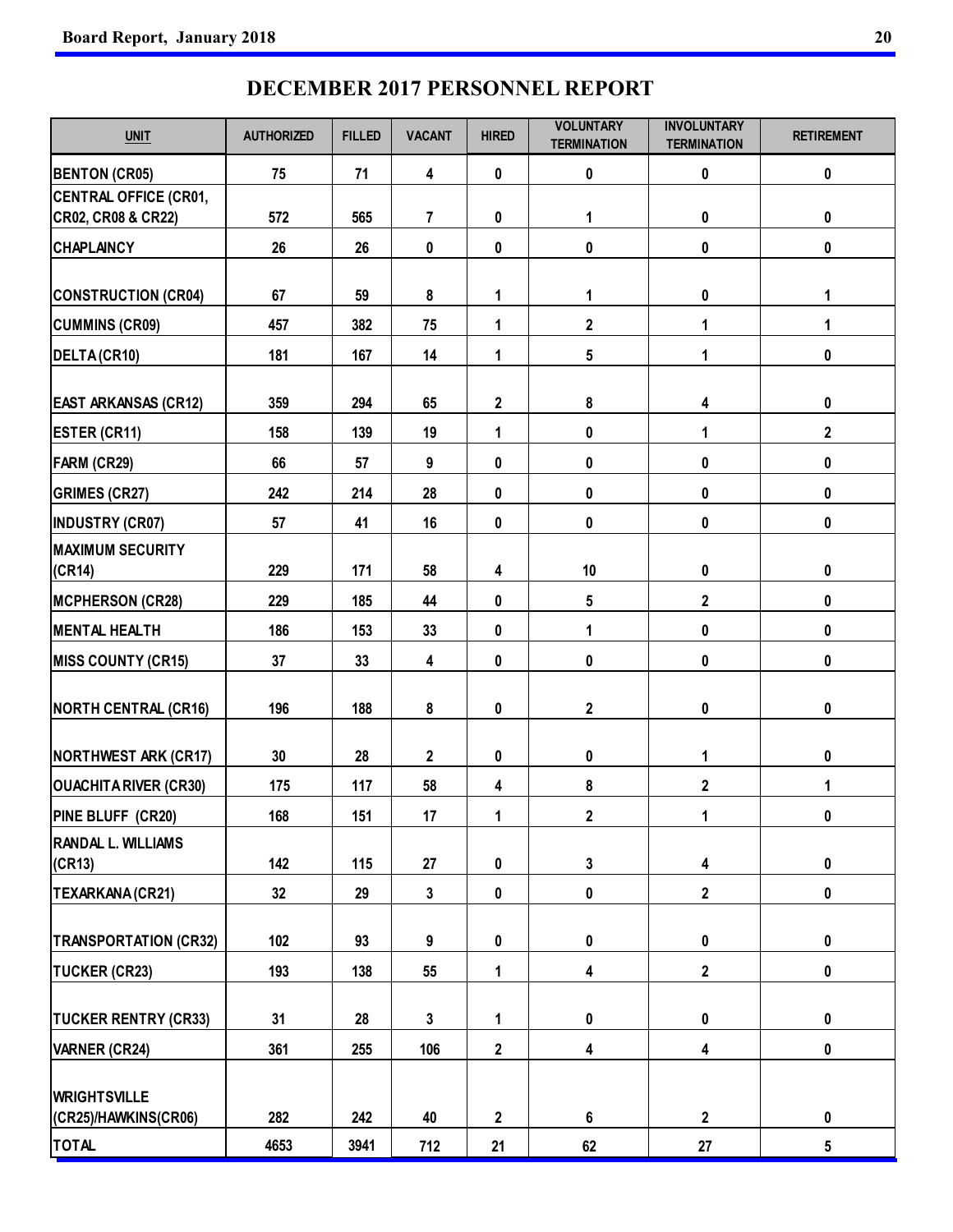## **Chaplaincy**

| <b>Monthly Report for:</b><br>December 2017                              | <b>BENTON</b>        | <b>CUMMINS</b>     | <b>DETA REGIONAL</b> | EAST ARKANSAS       | EAST ARKANSAS MAX | <b>ESTER</b>                  | GRIMES               | HAVVINUS             | VIAXIMUM SECURITY       | <b>MOPHERSON</b>     | <b>VORTH CENTRAL</b> | <b>OUACHITARVER</b> | PINE BLUFF          | <b>WILLIAMS</b><br>L<br><b>RANDALL</b> | <b>TUCKER</b>        | VARNER               | <b>ARNER MAX</b>    | WRIGHTSVILLE         | ŧ                                 | <b>RIGI</b>    |
|--------------------------------------------------------------------------|----------------------|--------------------|----------------------|---------------------|-------------------|-------------------------------|----------------------|----------------------|-------------------------|----------------------|----------------------|---------------------|---------------------|----------------------------------------|----------------------|----------------------|---------------------|----------------------|-----------------------------------|----------------|
| <b>Services Chaplains Oversaw</b>                                        |                      |                    |                      |                     |                   |                               |                      |                      |                         |                      |                      |                     |                     |                                        |                      |                      |                     |                      |                                   |                |
| Christian                                                                |                      |                    |                      |                     |                   |                               |                      |                      |                         |                      |                      |                     |                     |                                        |                      |                      |                     |                      |                                   |                |
| Population                                                               | 6                    | 9                  | 2                    | 3                   | 0                 | $\overline{2}$                | 6                    | $\overline{2}$       | $\overline{7}$          | 5                    | $\overline{7}$       | 4                   | 3                   | $\overline{7}$                         | 5                    | $\overline{2}$       | 0                   | 4                    | 4                                 | 78             |
| Segregation<br>Muslim                                                    | $\mathbf 0$          | $\mathbf 0$        | 0                    | 0                   | $\mathbf 0$       | 0                             | $\mathbf 0$          | $\mathbf 0$          | $\mathbf 0$             | $\mathbf 0$          | $\mathbf 0$          | $\overline{2}$      | $\mathbf 0$         | 0                                      | $\mathbf 0$          | 0                    | $\mathbf 0$         | 0                    | 0                                 | $\overline{2}$ |
| Population                                                               | 0                    | 4                  | 2                    | 3                   | 0                 | 0                             | 5                    | 0                    | 0                       | 4                    | 0                    | 2                   | $\mathbf{1}$        | 6                                      | 0                    | 5                    | 0                   | $\mathbf{1}$         | 0                                 | 33             |
| Segregation                                                              | 0                    | 0                  | 0                    | 0                   | 0                 | 0                             | 0                    | 0                    | 0                       | 0                    | 0                    | 0                   | 0                   | 0                                      | 0                    | 0                    | 0                   | 0                    | 0                                 | 0              |
|                                                                          |                      |                    |                      |                     |                   |                               |                      |                      |                         |                      |                      |                     |                     |                                        |                      |                      |                     |                      | <b>Total Services</b>             | 113            |
| <b>Volunteers in Charge</b>                                              |                      |                    |                      |                     |                   |                               |                      |                      |                         |                      |                      |                     |                     |                                        |                      |                      |                     |                      |                                   |                |
| Protestant<br>Catholic                                                   | 22<br>0              | 34<br>0            | 4<br>0               | 23<br>3             | 0<br>0            | 11<br>0                       | 12<br>$\overline{2}$ | 18<br>$\overline{2}$ | 42<br>$\mathbf{1}$      | 18<br>$\overline{2}$ | 5<br>$\mathbf{1}$    | 9<br>4              | 12<br>$\mathbf 1$   | 13<br>$\mathbf{1}$                     | 20<br>$\mathbf 1$    | 19<br>$\overline{2}$ | 8<br>$\overline{2}$ | 33<br>$\overline{2}$ | 0<br>$\overline{2}$               | 303<br>26      |
| Muslim                                                                   | 0                    | 0                  | 0                    | 4                   | 0                 | 4                             | $\mathbf 0$          | $\mathbf 1$          | $\overline{a}$          | 4                    | 0                    | 6                   | 0                   | 0                                      | $\mathbf{1}$         | 0                    | 0                   | $\mathbf{1}$         | 0                                 | 25             |
| Other                                                                    | $\overline{4}$       | $\overline{2}$     | 0                    | 8                   | 0                 | $\mathbf{1}$                  | 3                    | $\mathbf{1}$         | $\mathbf{1}$            | $\overline{2}$       | 0                    | 17                  | 0                   | 0                                      | 0                    | 0                    | 0                   | $\overline{2}$       | 0                                 | 41             |
| Baptism                                                                  | 0                    | $\mathbf{1}$       | 3                    | 9                   | 0                 | 0                             | 6                    | 0                    | 3                       | 0                    | 4                    | 0                   | 0                   | 0                                      | 0                    | 6                    | 0                   | 0                    | 0                                 | 32             |
| <b>Marriages</b>                                                         |                      |                    |                      |                     |                   |                               |                      |                      |                         |                      |                      |                     |                     |                                        |                      |                      |                     |                      |                                   |                |
| <b>Distributed by Chaplains</b>                                          | 0                    | $\mathbf{1}$       | $\mathbf{1}$         | 0                   | 0                 | 0                             | 0                    | 0                    | $\mathbf{1}$            | 0                    | $\mathbf{1}$         | 0                   | 0                   | 0                                      | $\overline{2}$       | $\mathbf 0$          | 0                   | 0                    | 0                                 | 6              |
| <b>Greeting Cards</b>                                                    | 1200                 | 1423               | 25                   | 237                 | 48                | 160                           | 762                  | 0                    | 2558                    | 800                  | 1762                 | 0                   | 225                 | 1800                                   | 215                  | 1226                 | 512                 | 0                    | 400                               | 13353          |
| Bibles, Quran, Torrah, Etc.                                              | 25                   | 16                 | 30                   | 27                  | 19                | 75                            | 16                   | $\overline{2}$       | 15                      | 58                   | 23                   | 425                 | 5                   | 9                                      | 25                   | 53                   | 19                  | 20                   | 5                                 | 867            |
| <b>Study Course</b>                                                      | 300                  | 0                  | 0                    | 8                   | 6                 | 10                            | 17                   | 0                    | 17                      | 35                   | 0                    | 114                 | 0                   | 0                                      | 0                    | 24                   | $\overline{2}$      | 0                    | 0                                 | 533            |
| <b>Writing Supplies</b>                                                  | 380                  | 0                  | 0                    | 0                   | 0                 | 50                            | 22                   | 0                    | 2555                    | 0                    | 0                    | 100                 | 0                   | 8                                      | 0                    | 0                    | 0                   | 0                    | 800                               | 3915           |
| Literature<br><b>Chaplain's Visits</b>                                   | 530                  | 1508               | 515                  | 724                 | 324               | 650                           | 63                   | 257                  | 150                     | 146                  | 485                  | 425                 | 800                 | 15                                     | $\overline{2}$       | 3246                 | 1460                | 400                  | 200                               | 11900          |
| Barracks                                                                 | 60                   | 102                | 38                   | 3                   | 0                 | 20                            | 78                   | 50                   | 54                      | 45                   | 62                   | 98                  | 98                  | 11                                     | 152                  | 91                   | 40                  | 45                   | 12                                | 1059           |
| Approximate Hours Spent in Barracks                                      | 33                   | 46                 | 9                    | 6                   | 0                 | 92                            | 65                   | 25                   | 112                     | 40                   | 31                   | 40                  | 10                  | $\mathbf{1}$                           | 38                   | 23                   | 15                  | 22                   | 4                                 | 612            |
| Inmate Office visits                                                     | 73                   | 45                 | 120                  | 98                  | 0                 | 60                            | 102                  | 68                   | 5                       | 63                   | 82                   | 114                 | 52                  | 126                                    | 309                  | 92                   | 0                   | 22                   | 8                                 | 1439           |
| Other Office visits                                                      | 61                   | 25                 | 8                    | 17                  | 0                 | 22                            | 0                    | 14                   | 30                      | 40                   | 20                   | 100                 | 11                  | 9                                      | 40                   | 30                   | 0                   | 45                   | 5                                 | 477            |
| Hospital                                                                 | 0                    | 6                  | 0                    | 0                   | 0                 | 0                             | 0                    | 0                    | 0                       | 0                    | 0                    | 39                  | 0                   | $\overline{7}$                         | 0                    | 0                    | 0                   | 0                    | 0                                 | 52             |
| Infirmary/Sick Call<br><b>Restrictive Housing</b>                        | 0<br>0               | 3<br>5             | $\overline{2}$<br>3  | $\mathbf{1}$<br>0   | 0<br>4            | 6<br>0                        | 38<br>20             | 9<br>12              | 4<br>51                 | 3<br>$\overline{7}$  | $\overline{4}$<br>3  | 37<br>31            | $\overline{4}$<br>4 | 10<br>10                               | 3<br>10              | 4<br>0               | 0<br>28             | 9<br>4               | 0<br>0                            | 137<br>192     |
| Punitive Isolation                                                       | 0                    | 6                  | 3                    | 0                   | $\mathbf{1}$      | 0                             | $\mathbf 0$          | 12                   | 19                      | $\overline{7}$       | 0                    | 24                  | $\overline{4}$      | 10                                     | 0                    | 0                    | 12                  | 4                    | 0                                 | 102            |
| PC - DRU                                                                 | 0                    | 0                  | 3                    | 0                   | 0                 | 0                             | $\mathbf 0$          | 0                    | 0                       | 0                    | 0                    | 0                   | 0                   | 0                                      | 0                    | $\mathbf 0$          | 0                   | 0                    | 0                                 | 3              |
| <b>Visitation Days</b>                                                   | 0                    | 0                  | 0                    | 0                   | 0                 | 0                             | 0                    | 4                    | 0                       | 0                    | 0                    | 8                   | 0                   | $\mathbf 1$                            | 0                    | $\mathbf 0$          | 0                   | $\mathbf{1}$         | $\overline{2}$                    | 16             |
| <b>Volunteer Visits</b>                                                  |                      |                    |                      |                     |                   |                               |                      |                      |                         |                      |                      |                     |                     |                                        |                      |                      |                     |                      |                                   |                |
| <b>RCV</b>                                                               | 6                    | 0                  | 0<br>12              | 0                   | 0                 | 0<br>19                       | 5                    | 4                    | 35                      | 20                   | 9                    | 68                  | 0                   | $\overline{7}$<br>$\mathbf 0$          | 16                   | 0                    | 0                   | 0                    | 0                                 | 170            |
| OCV<br>Spiritual Advisor                                                 | 12<br>0              | 0<br>1             | 0                    | 0<br>0              | $\mathbf 0$<br>0  | 0                             | 0<br>0               | 68<br>0              | 52<br>1                 | 18<br>0              | 22<br>0              | 0<br>15             | 35<br>2             | 0                                      | 25<br>$\overline{2}$ | 8<br>0               | 0<br>0              | 56<br>$\mathbf{1}$   | $\mathbf{1}$<br>0                 | 328<br>22      |
| CRA                                                                      | 30                   | 41                 | 6                    | 77                  | 10                | 28                            | 195                  | 42                   | 85                      | 25                   | 47                   | 90                  | 30                  | 13                                     | 123                  | 53                   | 11                  | 46                   | 0                                 | 952            |
| <b>Religious Volunteer Hours</b>                                         |                      |                    |                      |                     |                   |                               |                      |                      |                         |                      |                      |                     |                     |                                        |                      |                      |                     |                      |                                   |                |
| <b>Volunteer Hours</b>                                                   | 132                  | 114                | 48                   | 161                 | 17                | 84                            | 243                  | 85                   | 543                     | 175                  | 347                  | 398                 | 148                 | 54                                     | 387                  | 198                  | 31                  | 136                  | 0                                 | 3301           |
| DENOMINATIONAL/VOLUNTEER CHAPLAIN HOUR                                   | 83                   | 20                 | $\overline{2}$       | 15                  | 0                 | 176                           | 48                   | 120                  | 113                     | 115                  | 138                  | 127                 | 23                  | 57                                     | 96                   | 48                   | 12                  | 320                  | 0<br><b>Total Volunteer Hours</b> | 1513           |
| <b>Other Activities of Chaplain</b>                                      |                      |                    |                      |                     |                   |                               |                      |                      |                         |                      |                      |                     |                     |                                        |                      |                      |                     |                      |                                   | 4814           |
| <b>Counseled Employees</b>                                               | 37                   | 8                  | 2                    | 4                   | 0                 | 6                             | 3                    | 15                   | 2                       | 35                   | 10                   | 31                  | 8                   | 10                                     | $\overline{2}$       | 22                   | 10                  | 6                    | 5                                 | 216            |
| <b>Orientation Sessions</b>                                              | 0                    | $\overline{4}$     | 0                    | 0                   | 0                 | 0                             | $\mathbf{1}$         | 0                    | 4                       | $\mathbf{1}$         | 0                    | 3                   | 0                   | 0                                      | 0                    | 0                    | 0                   | 0                    | 0                                 | 13             |
| <b>Free World Devotions</b>                                              | $\mathbf 0$          | 0                  | $\mathbf{1}$         | 8                   | 0                 | 10                            | 14                   | 0                    | $\overline{2}$          | $\overline{2}$       | 0                    | $\overline{2}$      | 12                  | 12                                     | $\overline{2}$       | $\mathbf{1}$         | 0                   | 0                    | 0                                 | 66             |
| Spoke in Churches                                                        | ь                    | 10                 | 0                    | 12                  | U                 | 9                             | 17                   | U                    |                         |                      | Ü                    | ь                   | 12                  | 9                                      |                      |                      | U                   | U                    | Ü                                 | 85             |
| <b>Crisis Intervention Sessions</b><br>Marriage Counseling               | 11<br>$\overline{2}$ | 27<br>$\mathbf{1}$ | $\mathbf{1}$<br>0    | 0<br>$\overline{2}$ | 0<br>0            | $\overline{7}$<br>$\mathbf 0$ | 0<br>3               | 9<br>0               | $\mathbf{1}$<br>0       | 12<br>0              | 5<br>$\mathbf{1}$    | 90<br>3             | 13<br>0             | $\overline{7}$<br>$\mathbf{1}$         | 9<br>0               | 9<br>0               | 5<br>0              | 18<br>0              | 6<br>$\overline{2}$               | 230<br>15      |
| <b>Denominational Meeting</b>                                            | $\mathbf 0$          | 0                  | 0                    | 0                   | 0                 | 0                             | 0                    | 0                    | 0                       | 0                    | 0                    | $\mathbf{1}$        | $\mathbf{1}$        | 8                                      | 0                    | 0                    | $\mathbf 0$         | 0                    | 0                                 | 10             |
| Chaplain's Meeting                                                       | 0                    | 3                  | $\mathbf{1}$         | $\mathbf{1}$        | 0                 | $\mathbf{1}$                  | $\overline{2}$       | $\mathbf{1}$         | $\mathbf 0$             | $\mathbf{1}$         | 0                    | $\overline{2}$      | $\mathbf{1}$        | $\mathbf{1}$                           | $\mathbf{1}$         | $\mathbf{1}$         | 0                   | $\mathbf{1}$         | $\mathbf{1}$                      | 18             |
| <b>Volunteer Training Session</b>                                        | $\mathbf{1}$         | 3                  | $\overline{2}$       | 0                   | 0                 | 0                             | 14                   | 0                    | 6                       | $\mathbf{1}$         | 0                    | 0                   | 0                   | 0                                      | 0                    | 0                    | 0                   | 0                    | 0                                 | 27             |
| Choir Trip                                                               | 0                    | 0                  | 0                    | 0                   | 0                 | 0                             | 0                    | 0                    | 0                       | 0                    | 0                    | 0                   | 0                   | 0                                      | 0                    | 0                    | 0                   | 0                    | 0                                 | 0              |
| <b>Chaplain Transfers</b>                                                | 0                    | 0                  | 0                    | 0                   | 0                 | 0                             | $\mathbf 0$          | 0                    | 0                       | 0                    | 0                    | 0                   | 0                   | 0                                      | $\mathbf 0$          | 0                    | $\mathbf 0$         | 0                    | $\mathbf 0$                       | 0              |
| <b>Chaplain Promotions</b>                                               |                      |                    |                      |                     |                   |                               |                      |                      |                         |                      |                      |                     |                     |                                        |                      |                      |                     |                      |                                   |                |
|                                                                          | 0                    | 0                  | 0                    | 0                   | 0                 | 0                             | 0                    | 0                    | 0                       | 0                    | 0                    | 0                   | 0                   | 0                                      | 0                    | 0                    | 0                   | 0                    | 0                                 | 0              |
| <b>PAL PROGRAM</b>                                                       |                      |                    |                      |                     |                   |                               |                      |                      |                         |                      |                      |                     |                     |                                        |                      |                      |                     |                      |                                   |                |
| Enrolled at start of month                                               | 0                    | 47                 | 18                   | 49                  | 0                 | 41                            | 49                   | 52                   | 19                      | 56                   | 23                   | 44                  | 0                   | 34                                     | 59                   | 42                   | 0                   | 28                   | 0                                 | 561            |
| Enrolled during the month<br>Removed From PAL Program                    | 0                    | 6                  | $\mathbf{1}$         | 0                   | 0                 | 0                             | $\overline{2}$       | 6                    | $\mathbf{1}$            | 27                   | $\overline{4}$       | 6                   | $\mathbf 0$         | $\overline{4}$                         | 6                    | 8                    | 0                   | $\mathbf{1}$         | 0                                 | 72             |
| # Paroled                                                                | 0                    | $\mathbf{1}$       | 0                    | 0                   | 0                 | 0                             | $\mathbf{1}$         | 2                    | $\mathbf 0$             | 6                    | $\mathbf{1}$         | 0                   | $\mathbf 0$         | 0                                      | 0                    | $\overline{2}$       | 0                   | 0                    | 0                                 | 13             |
| # Completed                                                              | 0                    | $\mathbf{1}$       | 0                    | 0                   | 0                 | 0                             | 0                    | $\mathbf{1}$         | $\mathbf{1}$            | 5                    | $\overline{2}$       | $\mathbf{1}$        | 0                   | 0                                      | 0                    | $\overline{2}$       | 0                   | $\overline{2}$       | 0                                 | 15             |
| #Withdrew                                                                | 0                    | $\mathbf{1}$       | 0                    | 0                   | $\mathbf{O}$      | 0                             | $\overline{2}$       | 0                    | $\mathbf{O}$            | 5                    | 0                    | $\overline{7}$      | 0                   | 0                                      | $\mathbf{1}$         | $\mathbf{1}$         | $\mathbf{O}$        | 0                    | 0                                 | 17             |
| # Removed                                                                | 0                    | 3                  | 0                    | 0                   | 0                 | 0                             | 0                    | $\mathbf{1}$         | $\mathbf{1}$            | $\overline{7}$       | $\mathbf{1}$         | 0                   | 0                   | $\mathbf{1}$                           | 3                    | $\overline{4}$       | 0                   | 0                    | 0                                 | 21             |
| #Transferred                                                             | $\mathbf 0$          | 0                  | 0                    | 0                   | 0                 | 0                             | $\mathbf 1$          | $\mathbf 1$          | $\mathbf{1}$            | 8                    | $\mathbf{1}$         | 3                   | 0                   | 0                                      | 3                    | $\mathbf{1}$         | 0                   | 0                    | 0                                 | 19             |
| Total Removed from PAL Program<br>Total Enrolled at the End of the Month | 0<br>0               | 6<br>47            | 0<br>19              | 0<br>49             | 0<br>0            | 0<br>41                       | $\overline{a}$<br>47 | 5<br>53              | 3                       | 31<br>52             | 5<br>22              | 11                  | 0                   | $\mathbf{1}$<br>37                     | $\overline{7}$<br>58 | 10                   | 0<br>0              | $\overline{2}$<br>27 | 0<br>0                            | 85<br>548      |
| <b>Volunteers In PAL</b>                                                 |                      |                    |                      |                     |                   |                               |                      |                      | 17                      |                      |                      | 39                  | 0                   |                                        |                      | 40                   |                     |                      |                                   |                |
|                                                                          | 0                    | 13                 | 3                    | 10                  | 0                 | 8                             | 20                   | 48                   | 15                      | 20                   | 5                    | 10                  | $\mathbf 0$         | $\overline{4}$                         | 10                   | 6                    | 0                   | 42                   | 0                                 | 214            |
| <b>Special Events:</b>                                                   |                      |                    |                      |                     |                   |                               |                      |                      |                         |                      |                      |                     |                     |                                        |                      |                      |                     |                      |                                   |                |
|                                                                          | 3                    | 1                  | $\mathbf{1}$         | $\overline{2}$      | $\mathbf{1}$      | $\mathbf{1}$                  | $\overline{2}$       | $\overline{2}$       | $\overline{\mathbf{3}}$ | $\overline{2}$       | 5                    | 3                   | 1                   | $\mathbf{1}$                           | 3                    | $\mathbf{1}$         | $\mathbf{1}$        | $\mathbf{1}$         | $\mathbf{1}$                      | 35             |